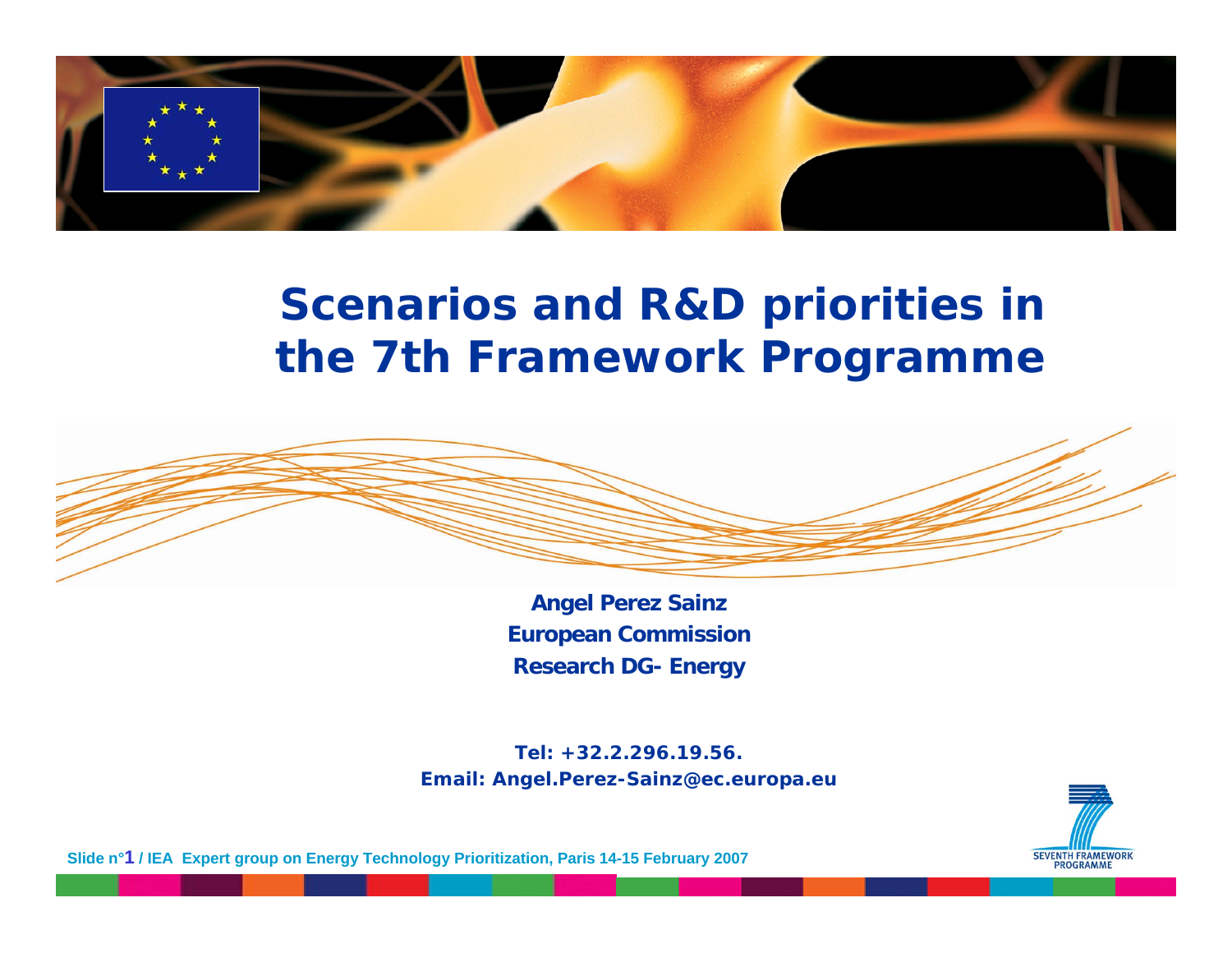

# Contents

z **European Union « Energy Package »**

- **Quantitative and qualitative tools**
- **EU scenarios up to 2030**
- **Energy technology scenario up to 2050**
- **Very long term (2100) energy issues**
- z **EU energy R&D priorities (FP7)**
- z **EU strategic energy technology plan (SET-Plan)**
- **Conclusions**

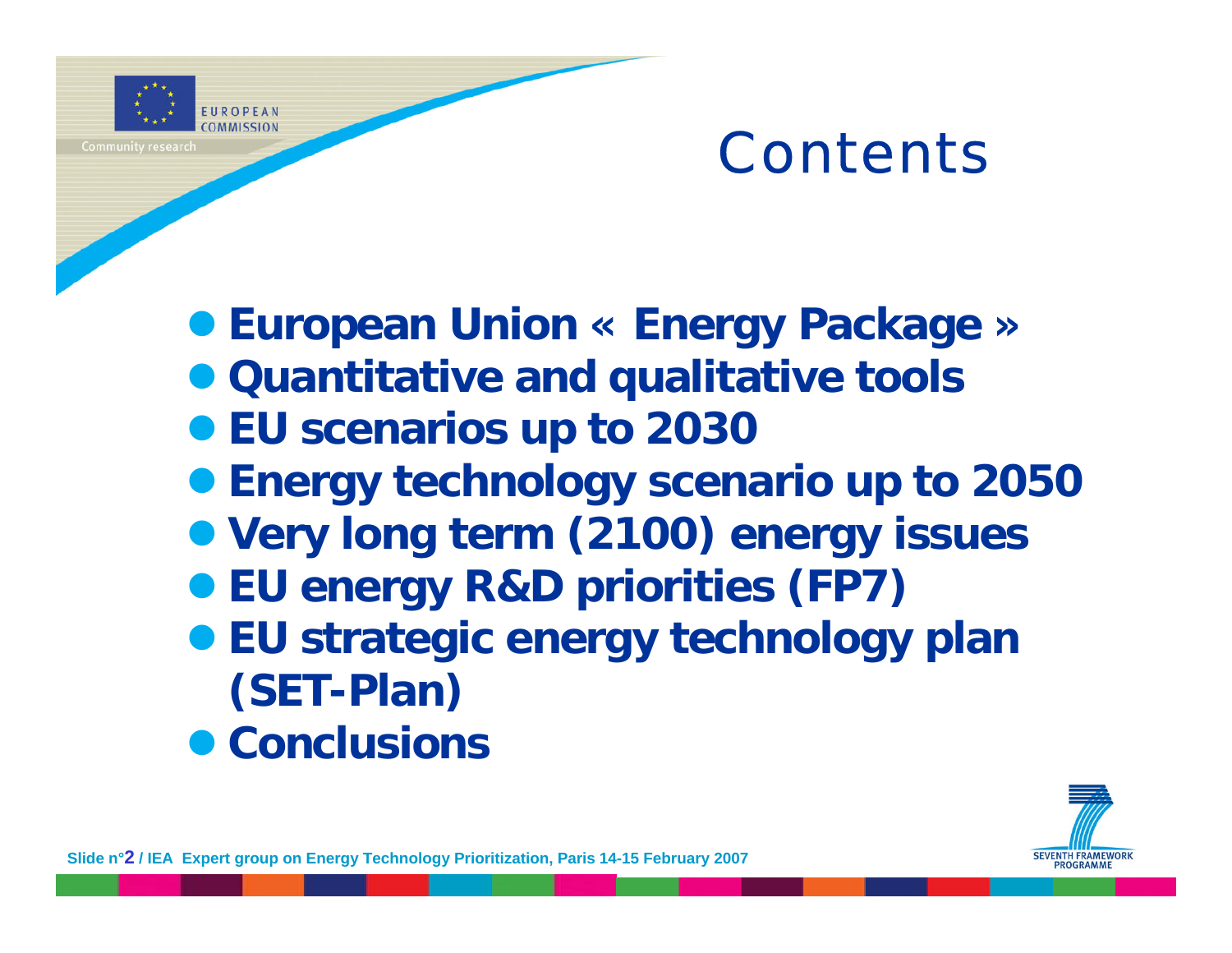

#### INTEGRATING ENERGY & ENVIRONMENT



**Energy Policy for Europe** (Strategic Energy Review)

**Limiting Global Climate Change to 2°C**

> **SEVENTH FRAMEWORK PROGRAMME**

*STRATEGIC OBJECTIVE*

*A unilateral EU independent* **commitment of**

**at least 20% GHG emission reduction by 2020, compared to 1990 levels**

**And a 30% reduction if broader participation**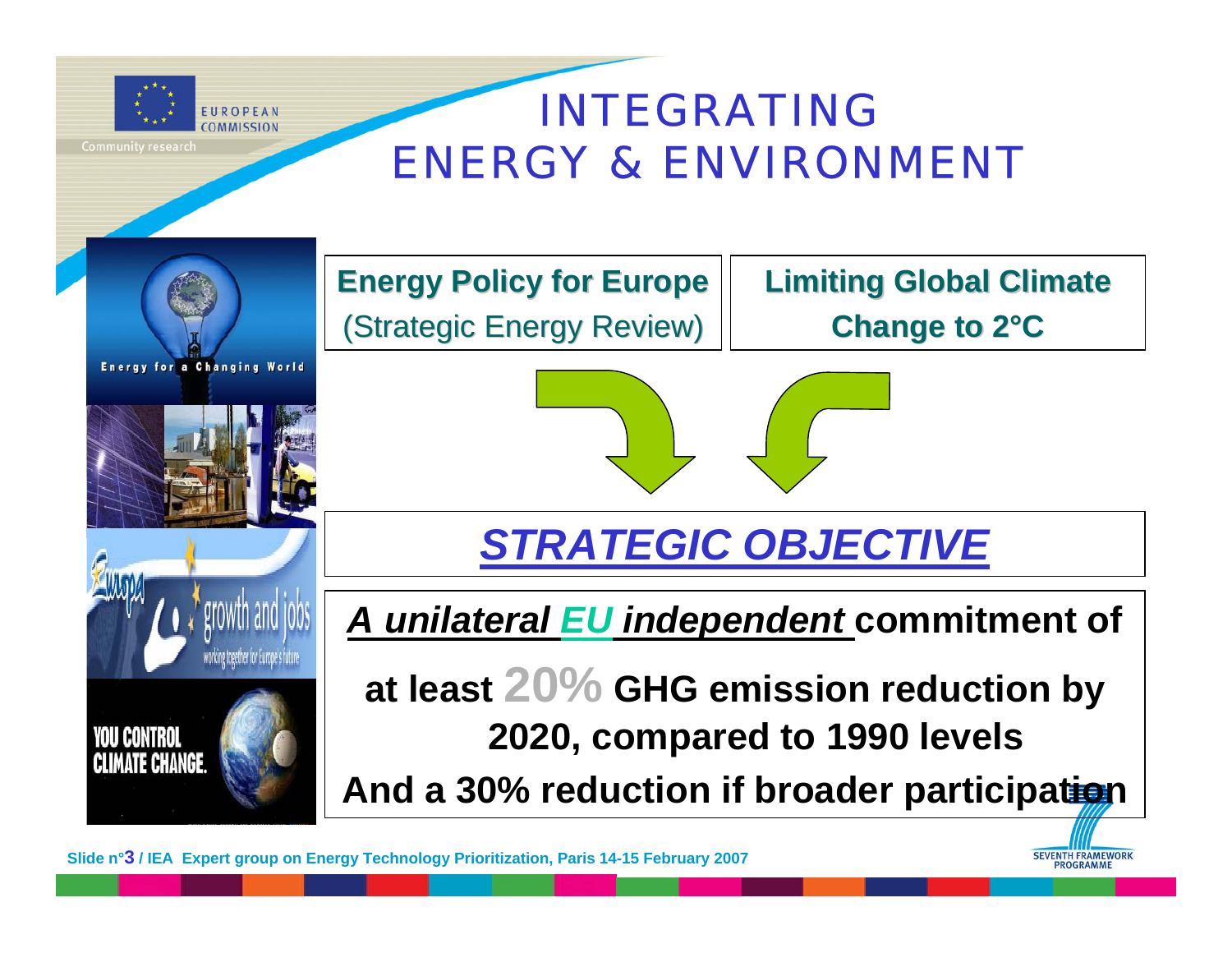

### THE STRATEGIC OBJECTIVE





- Î **At** *EU* **level at least 20% GHG emission reduction by 2020, compared to 1990 levels**
- Î *For negotiations with developed countries:* **30% GHG emission reduction target by 2020, compared to 1990 levels**
- $\rightarrow$ *Developing countries:* **Decoupling emissions and growth** *asap***, absolute reductions after 2020**

**SEVENTH FRAMEWORK PROGRAMME** 

Î*Deforestation:* **halt within two decades and then reverse**



**Slide n°4 / IEA Expert group on Energy Technology Prioritization, Paris 14-15 February 2007**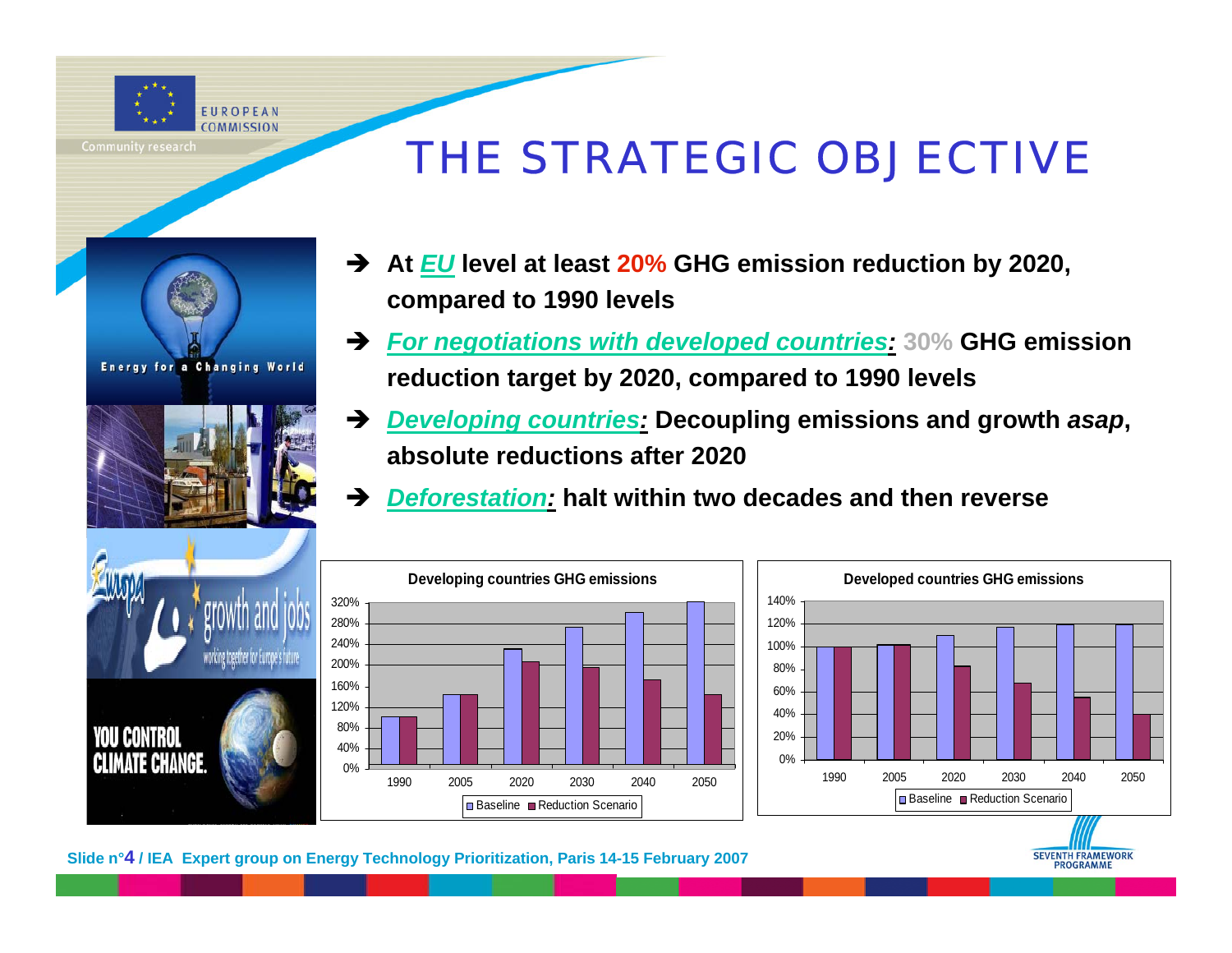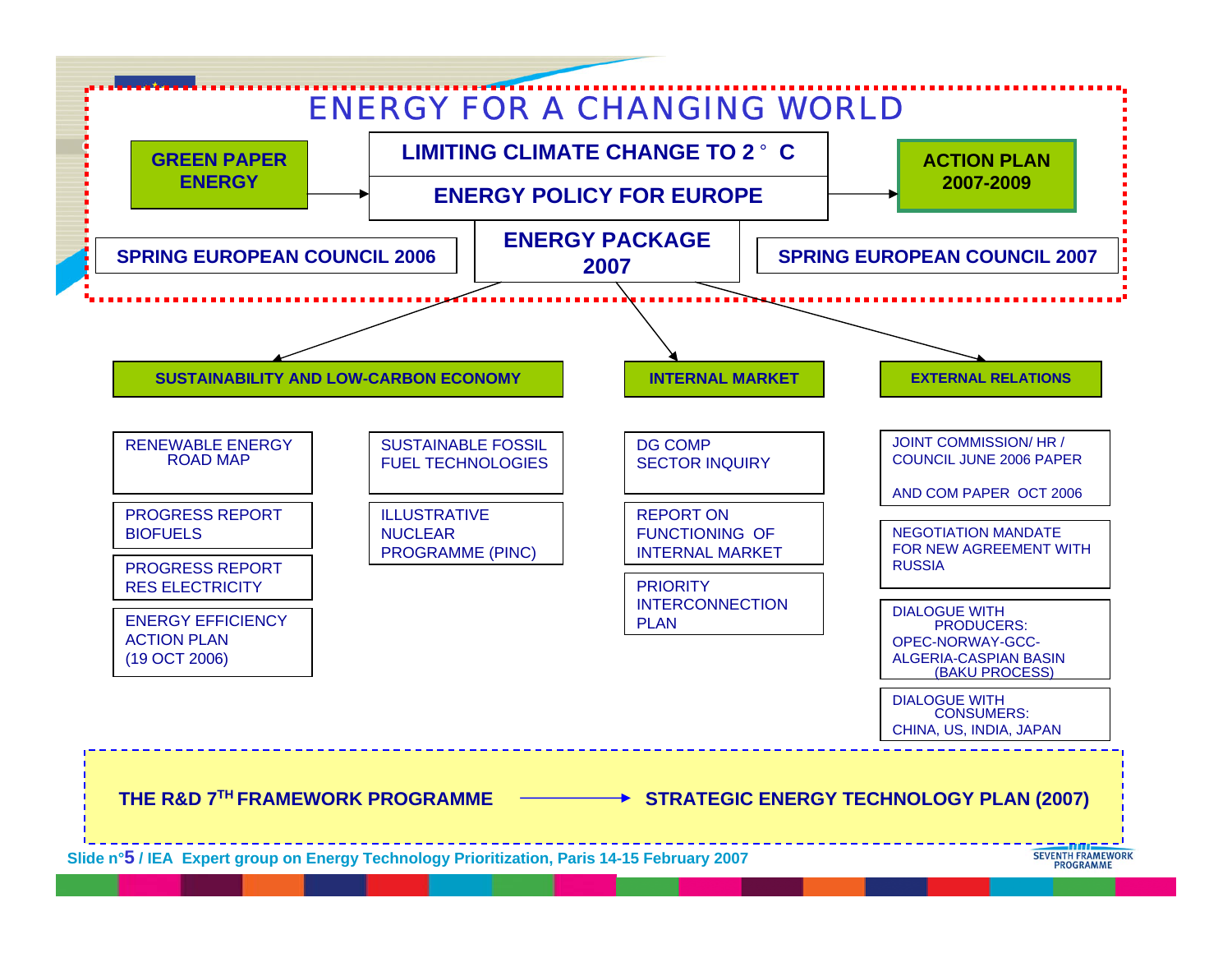

**Energy for a Changing World** 

### THE KEY DRIVERS 3x20%by 2020

**20% by 2020 20% by 2020 EFFICIENCY EFFICIENCY**

**By 2020 20% EU GHG** 

**By 2020 20% RENEWABLES By 2020 20% RENEWABLES** 



**Slide n°6 / IEA Expert group on Energy Technology Prioritization, Paris 14-15 February 2007**

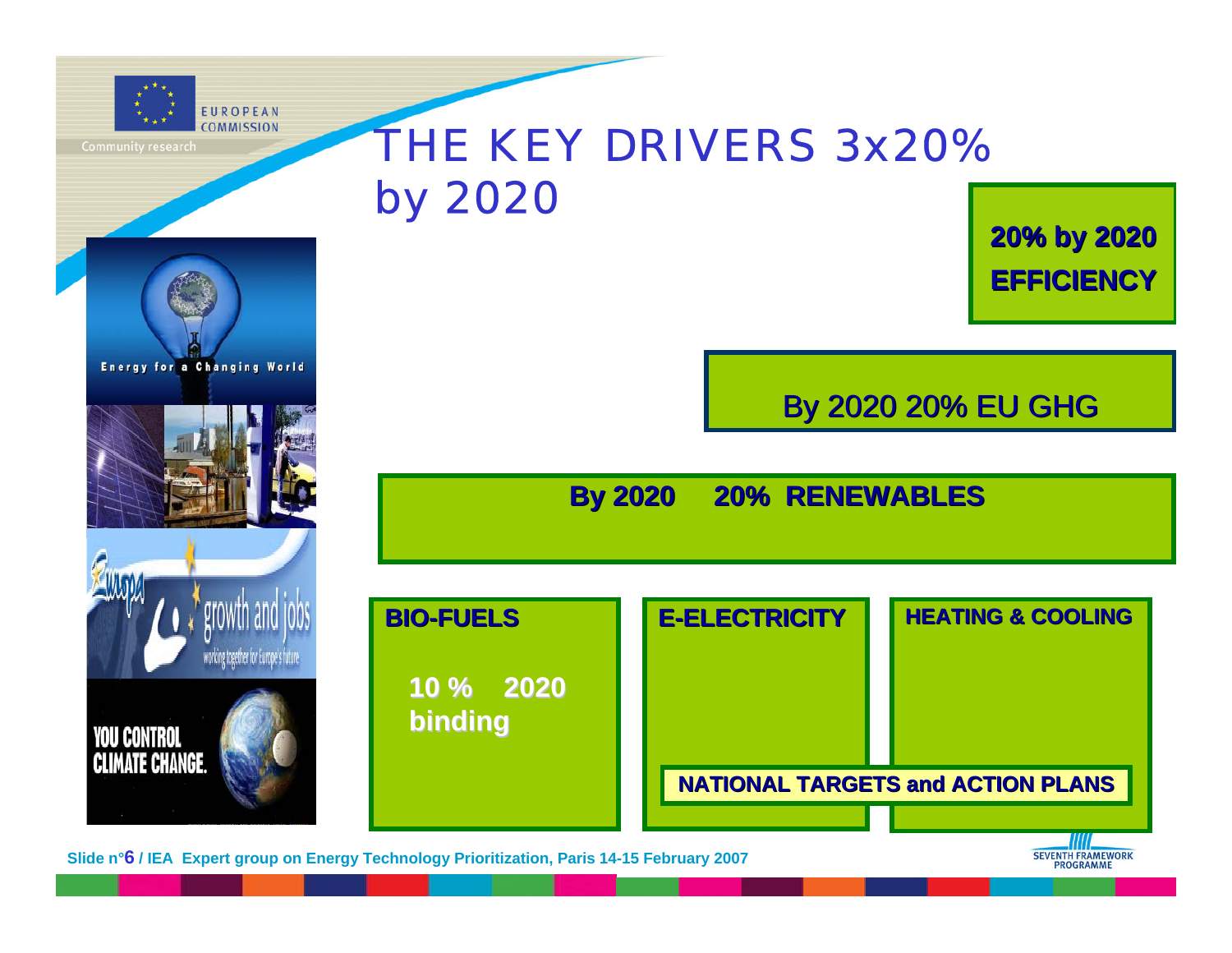

# Quantitative Tools

- **World energy model: POLES**
- $\bullet$ **European energy model: PRIMES**
- $\bullet$ **European general equilibrium model: GEM-E3**
- $\bullet$ **European econometric model: NEMESIS**
- $\bullet$  **World and European optimization model: MARKAL (ETSAP)**
- $\bullet$ **Analytical framework for RES: SAFIRE / GREEN-X**
- $\bullet$ **Back-casting approach: VLEEM**
- **External costs accounting system: EXTERNE**

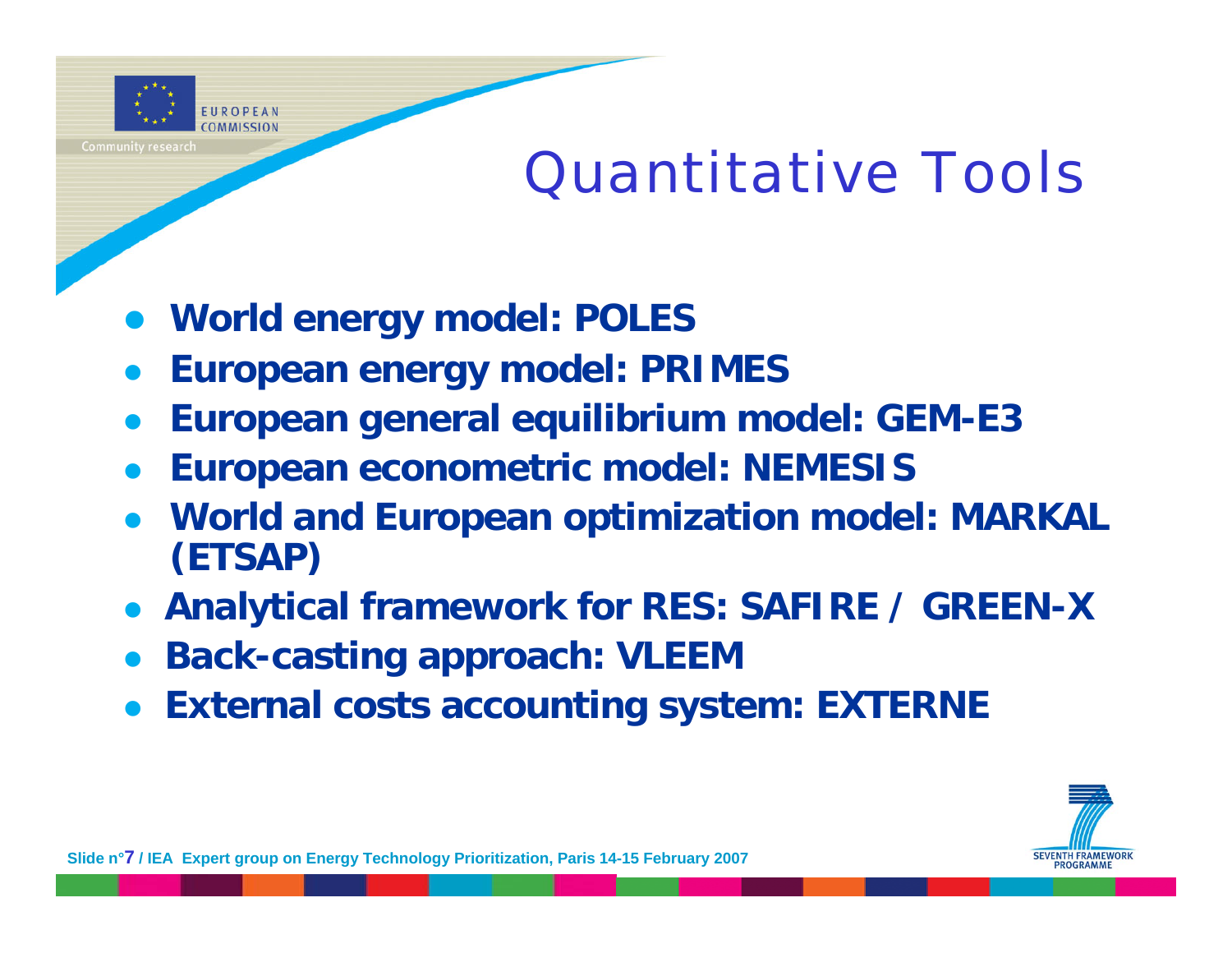

# Qualitative Tools

- $\bullet$ **Delphi method for energy technologies (2030)**
- z **Public opinion perception (Eurobarometer)**
- **Energy technology indicators**
- **Participatory methods**
- **Experts networks (e.g. HLG-competitiveness, Energy Environment, AGE)**

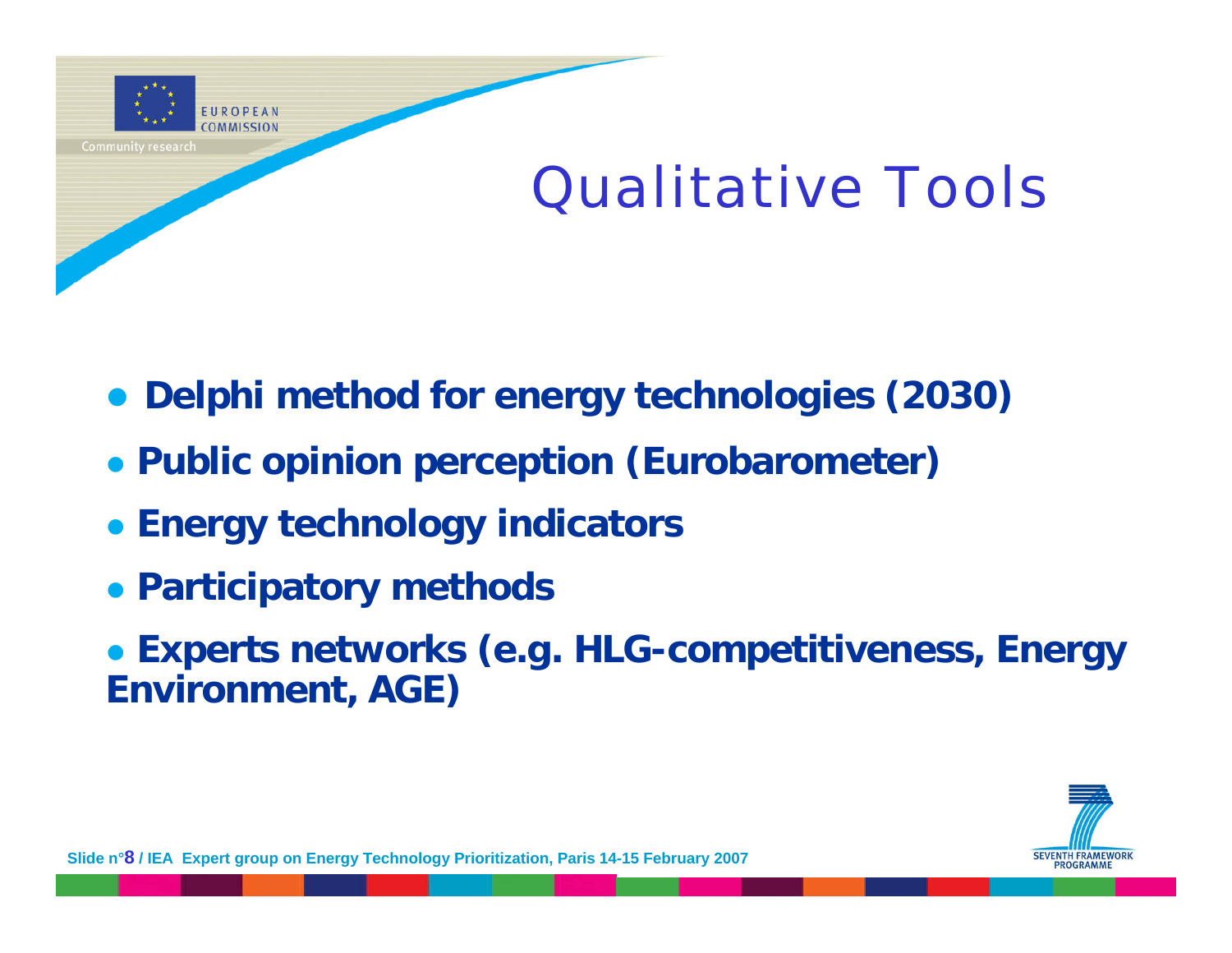

#### EU scenario up to 2030 Baseline

• Use of **electricity** grows twice faster than average. Over the next 30 years, 500-600 GW of new power plants - essentially gas fuelled - need to be built to reach a capacity almost double than today

- **Petroleum** becomes a product only for specific use in two sectors: transport and chemicals
- **Gas** becomes the strategic fuel: in 2030 the EU needs 50% more gas per year than today
- **Renewables** grow fast but do not exceed 9% of primary energy needs of the EU-25 in the baseline (today 6.5%). EU targets need strong policies
- Use of **solid** fuels is stable, but increases after 2020 as a result of nuclear decommissioning

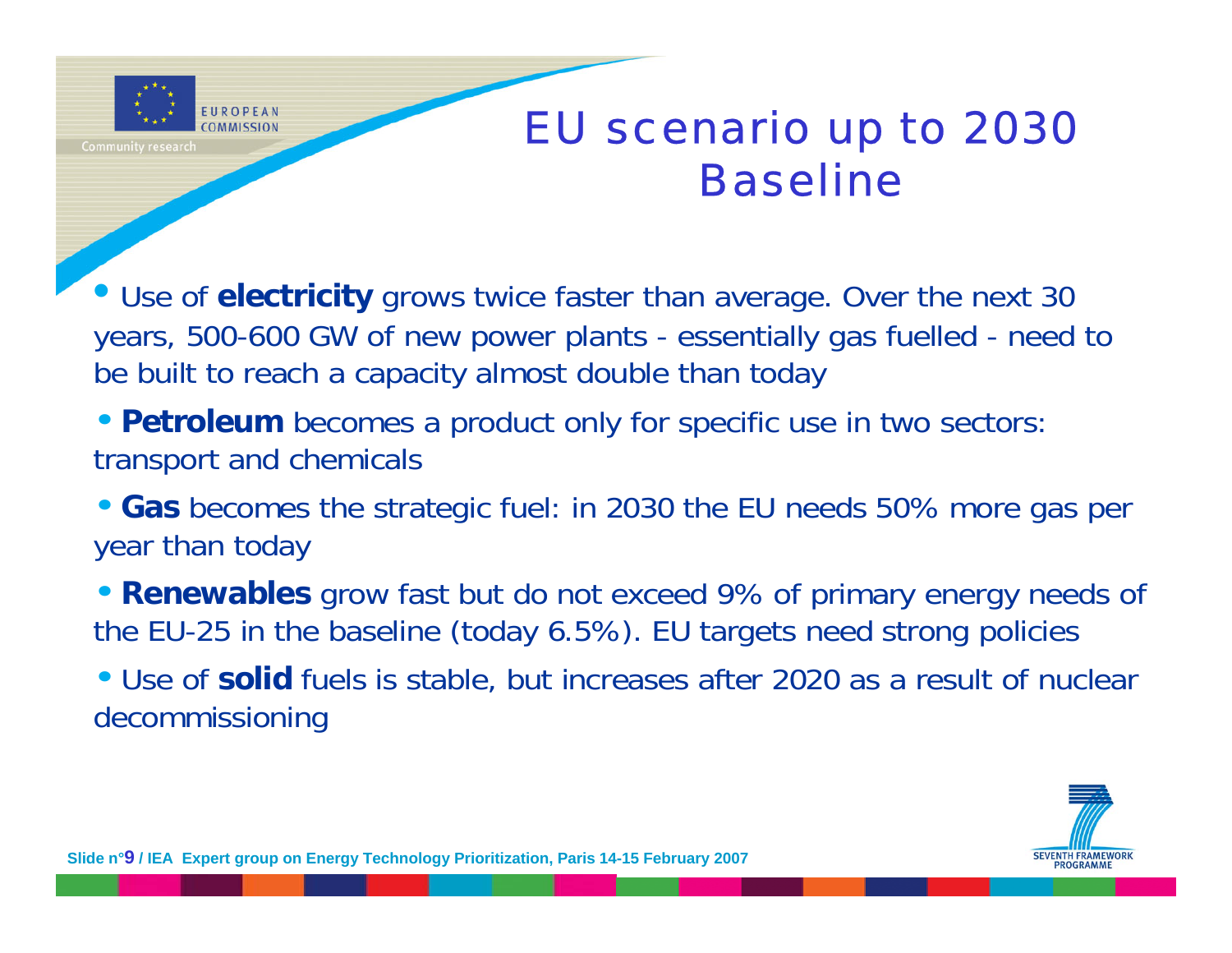### EU scenario up to 2030 Energy imports

EUROPEAN **COMMISSION** 100% 90% 80%





**Slide n°10 / IEA Expert group on Energy Technology Prioritization, Paris 14-15 February 2007**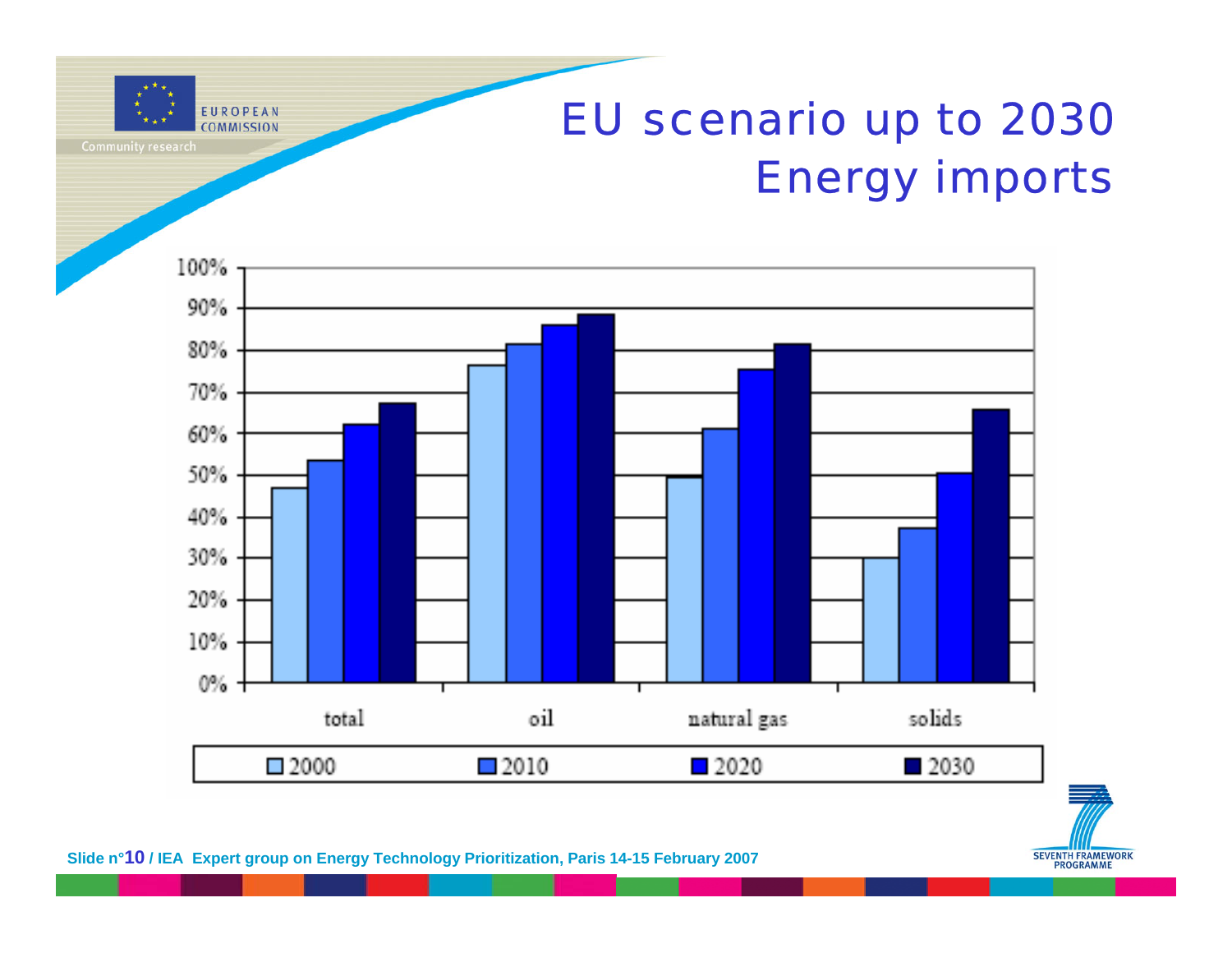

# EU scenario up to 2030 Gas supply to the EU





**Slide n°11 / IEA Expert group on Energy Technology Prioritization, Paris 14-15 February 2007**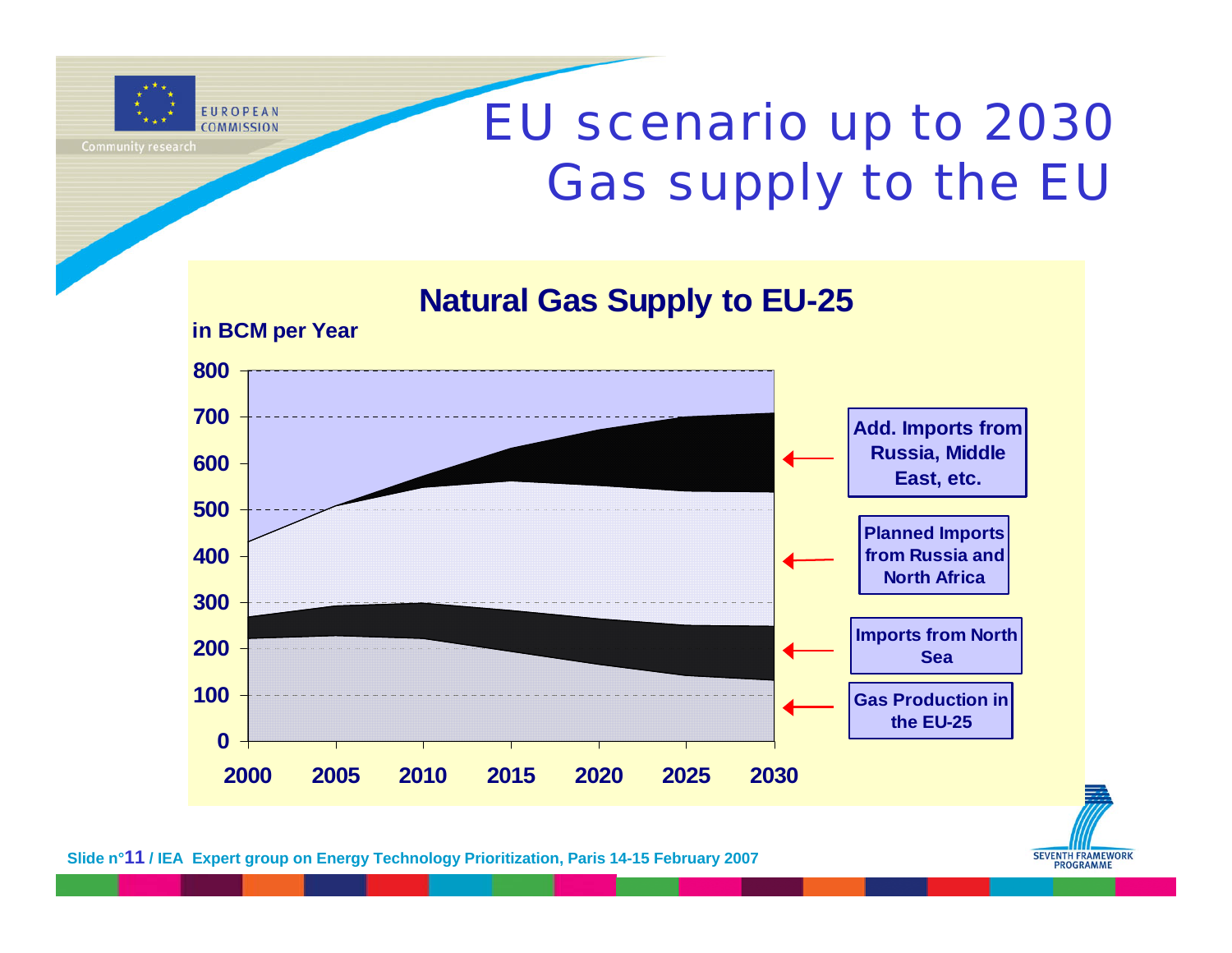

ALTERNATIVE SCENARIO to 2030TPES by fuel + energy and carbon intensities: EU-25 –Combined efficiency and high renewables case vs Baseline





#### **Source: NTUA**

**Slide n°12 / IEA Expert group on Energy Technology Prioritization, Paris 14-15 February 2007**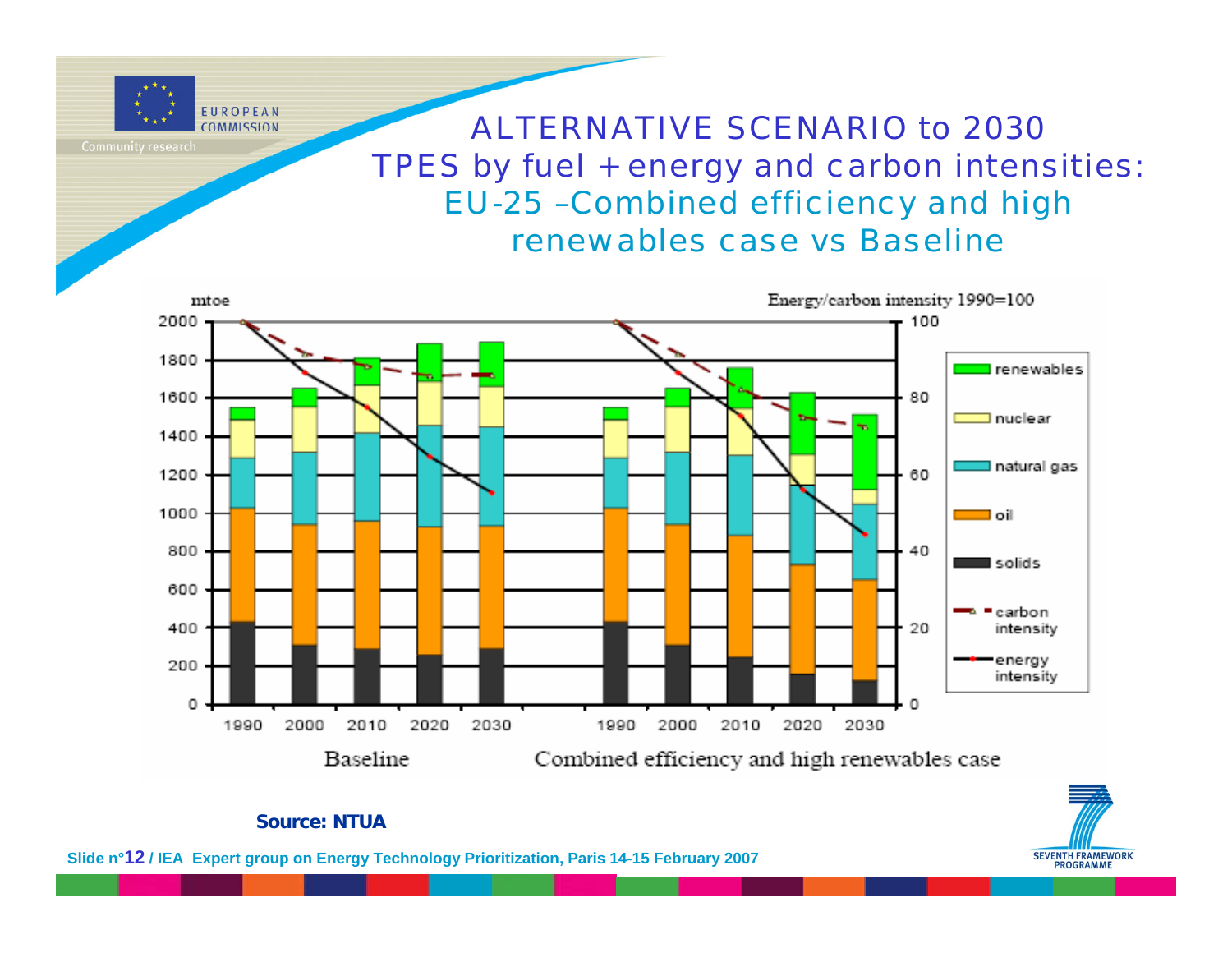

#### Scenario up to 2050 Global energy demand



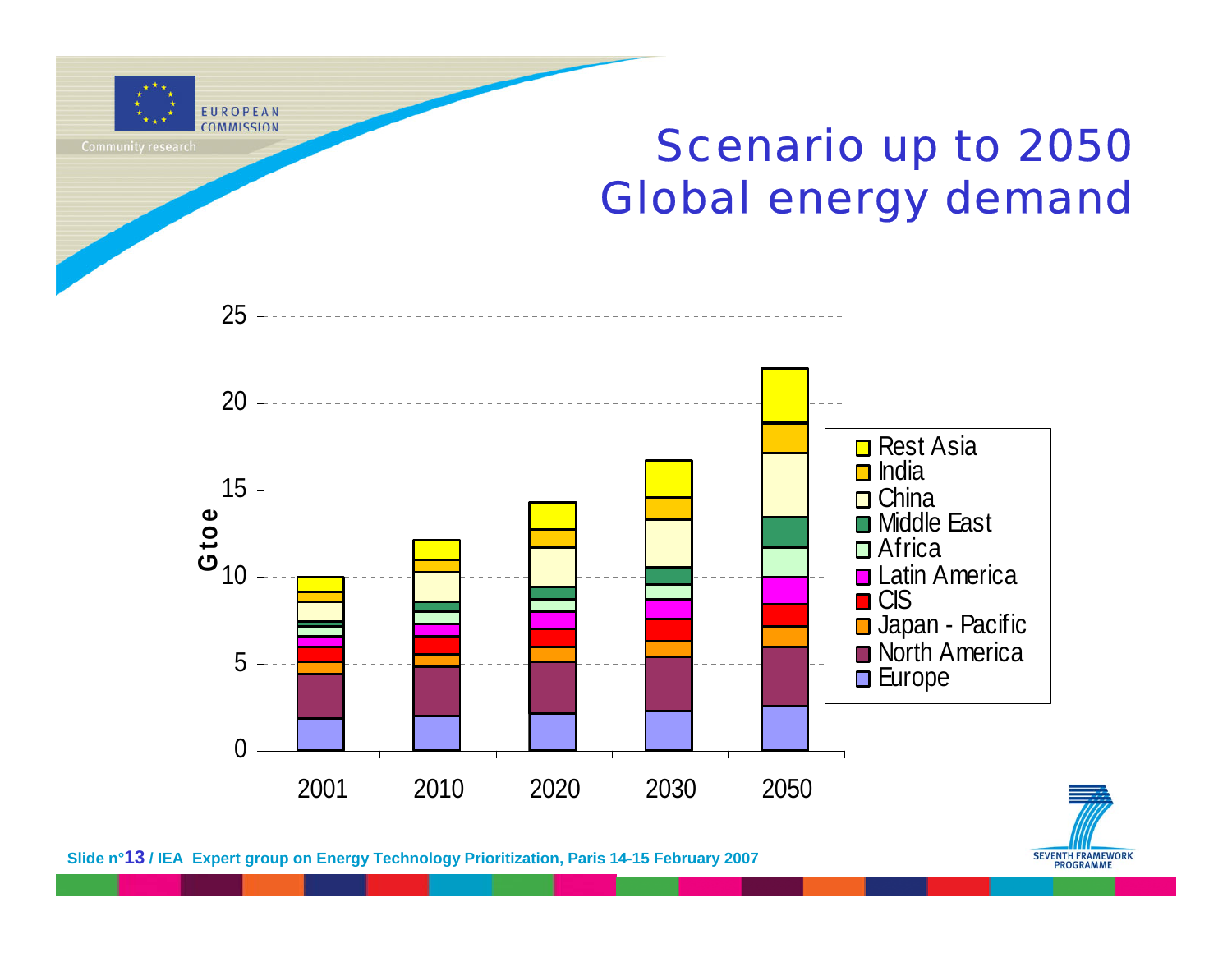

#### Scenario up to 2050 Carbon Constraint Case

- $\bullet$  The CCC recognises that Annex 1 countries, while having a greater historic responsibility, also have more capacities to act rapidly in order to reduce emissions
- $\bullet$  It has thus been supposed that, in Annex 1 countries, "early action" is taken, with rapidly (and linearly) increasing Carbon Values, up to 200 €/tCO2 in 2050
- **Solide Annex 1 only in 2050**  $\bullet$  While more delay is given to Non-Annex 1 countries, with a Carbon Value that catches up with that of

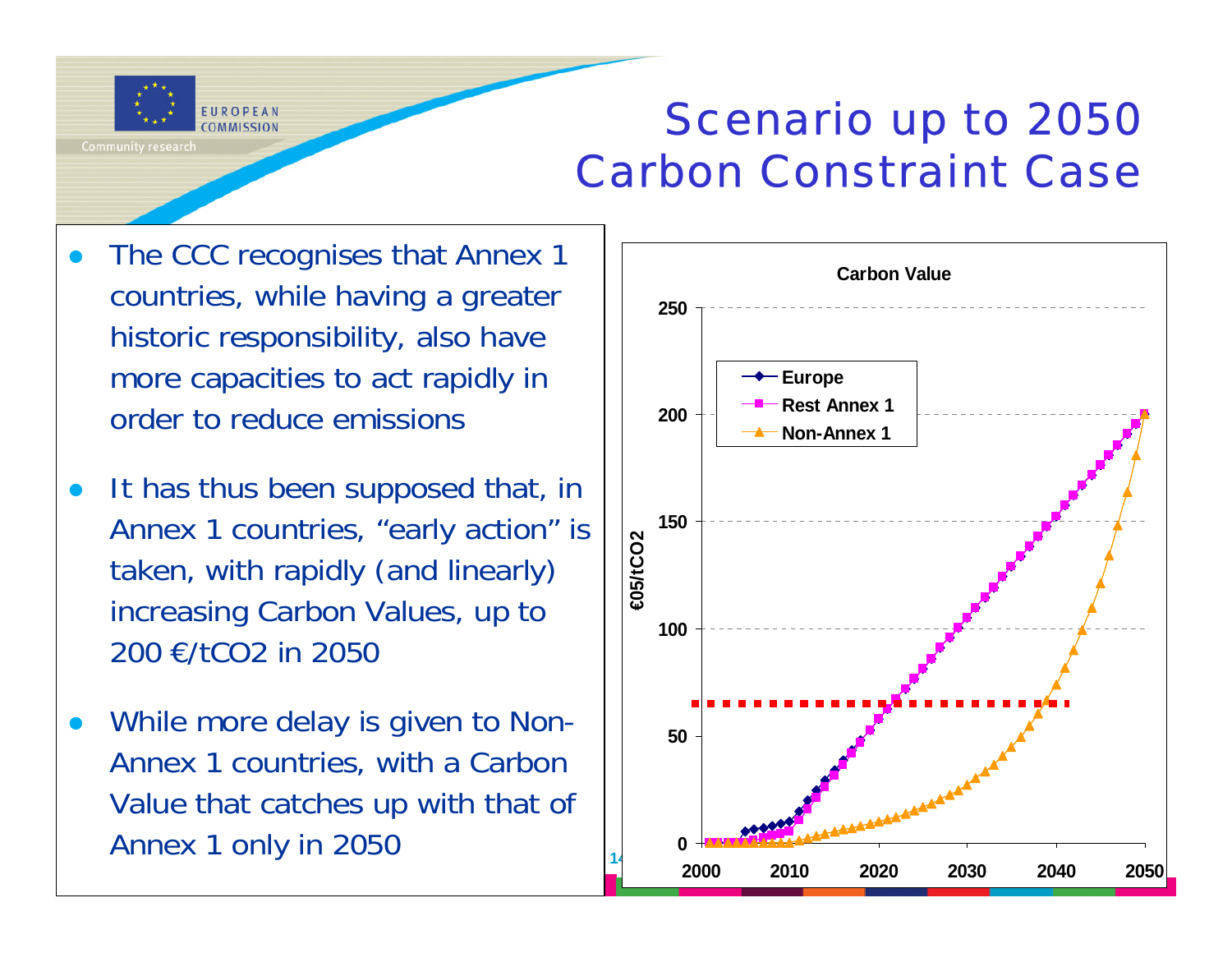

#### Scenario up to 2050 CCC - CO2 emissions

- $\bullet$  Total emissions are almost stabilised between 2015 and 2030 and decrease to a 2050 level of +25% compared to 1990
- $\bullet$  This two-stages process corresponds to the crossing of a 25 €/tCO2 threshold:
	- just before 2015 for Annex 1
	- and 2030 for Non-Annex 1
- $\bullet$  For EU25, emissions are reduced by a Factor of 2 in 2050 from 1990 level, i.e. reductions represent 10% of 1990 level every decade after 2020

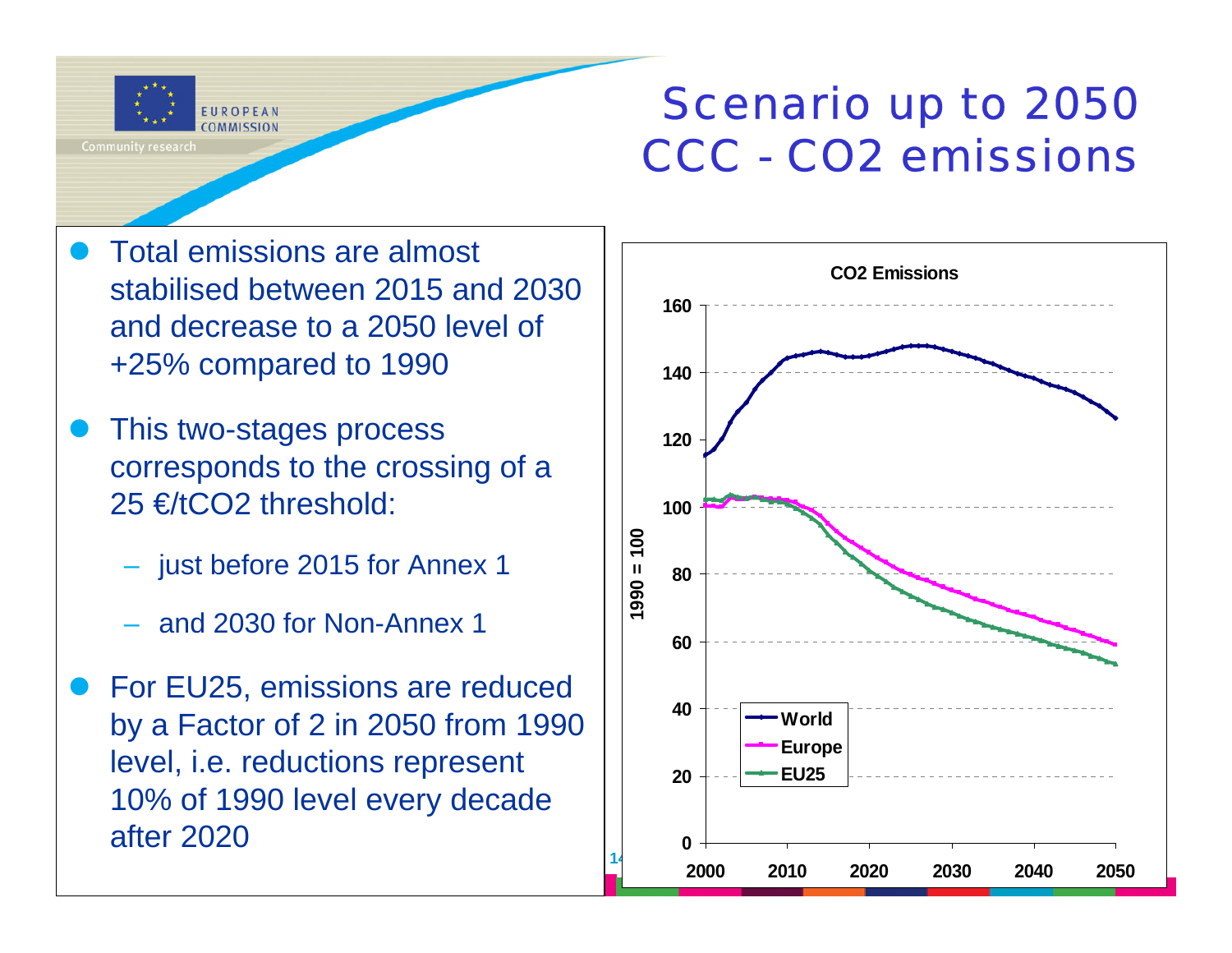

#### Scenario up to 2050 CCC – World energy consumption

**0%**

**2001**

- $\bullet$  World 2050 primary energy consumption decreases from 22 Gtoe in the REF to 19 Gtoe
- $\bullet$  Due to early action in Annex 1, the primary fuel mix changes quite rapidly after 2010
- $\bullet$  The structure of world primary fuel-mix is significantly altered in 2050, with Renewables and Nuclear each representing more than 20 % of primary energy



**2010 2020 2030 2050**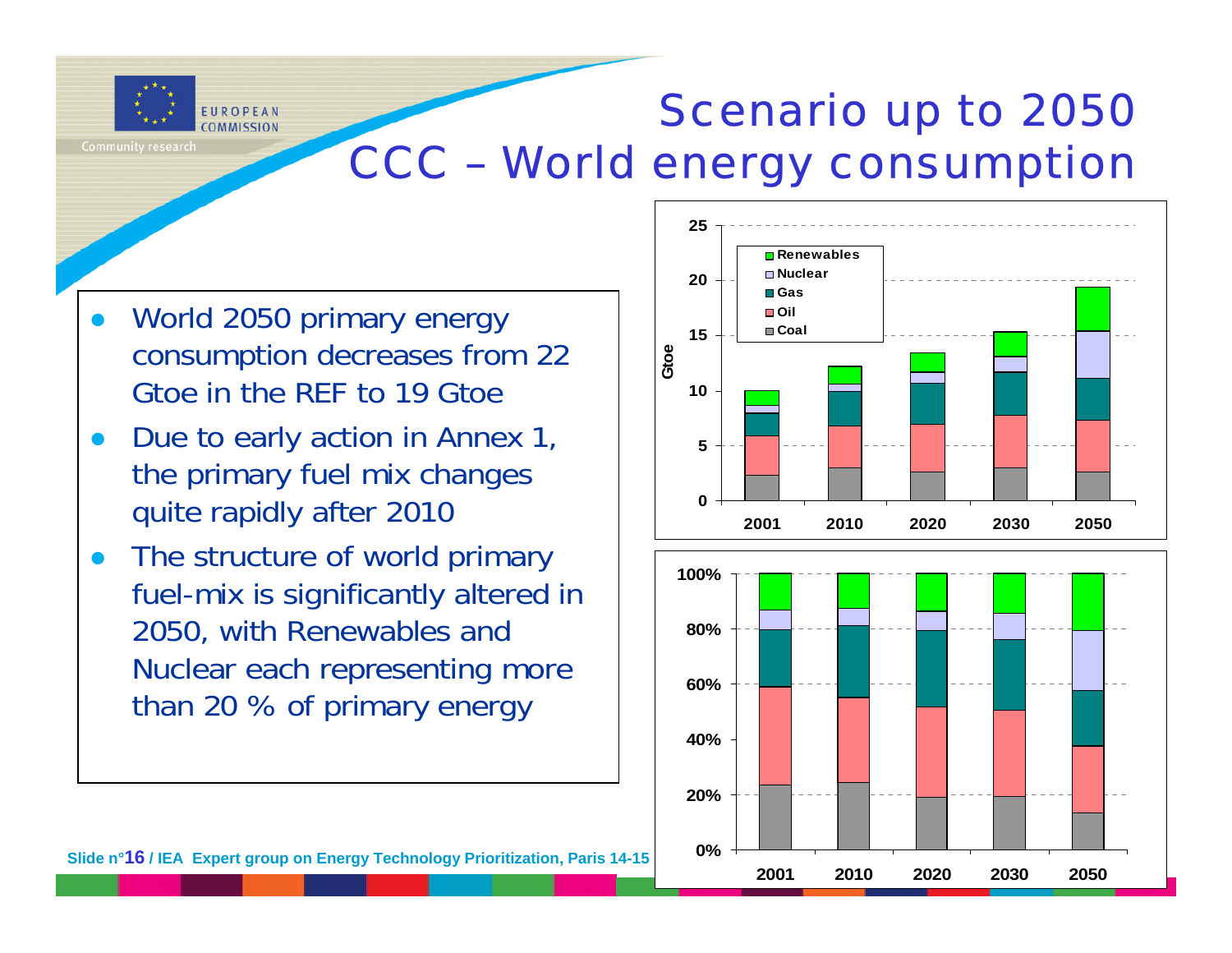

#### Scenario up to 2050 CCC - World electricity

- $\bullet$  Total electricity consumption is only 10 % down from the Reference as this increasingly low carbon energy-carrier substitutes to others
- z In 2050, renewable sources represent 30 % of total production and nuclear electricity nearly 40 %, as its revival is relatively quick in Annex 1 countries

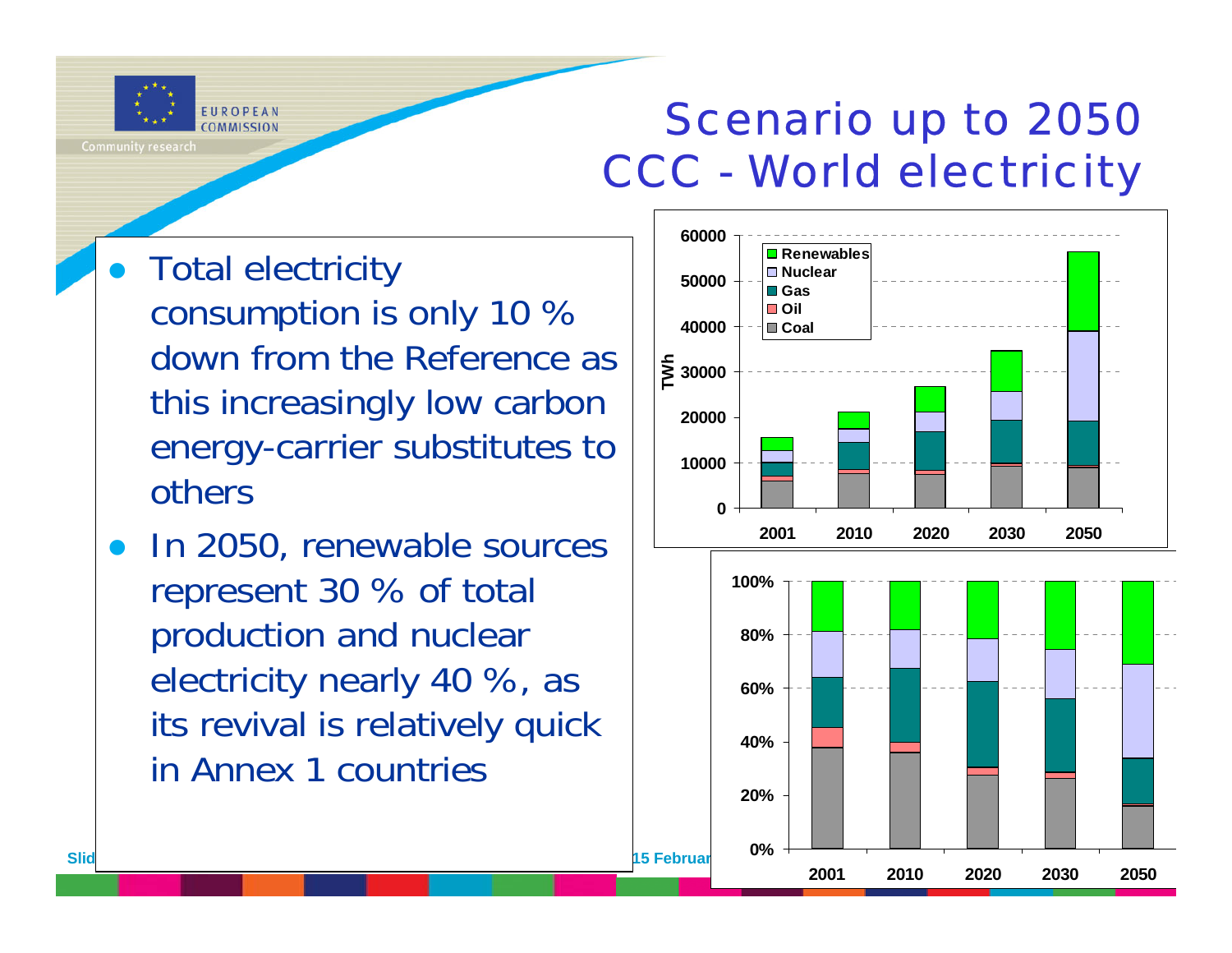

#### Scenario up to 2050 CCC – Development of CCS



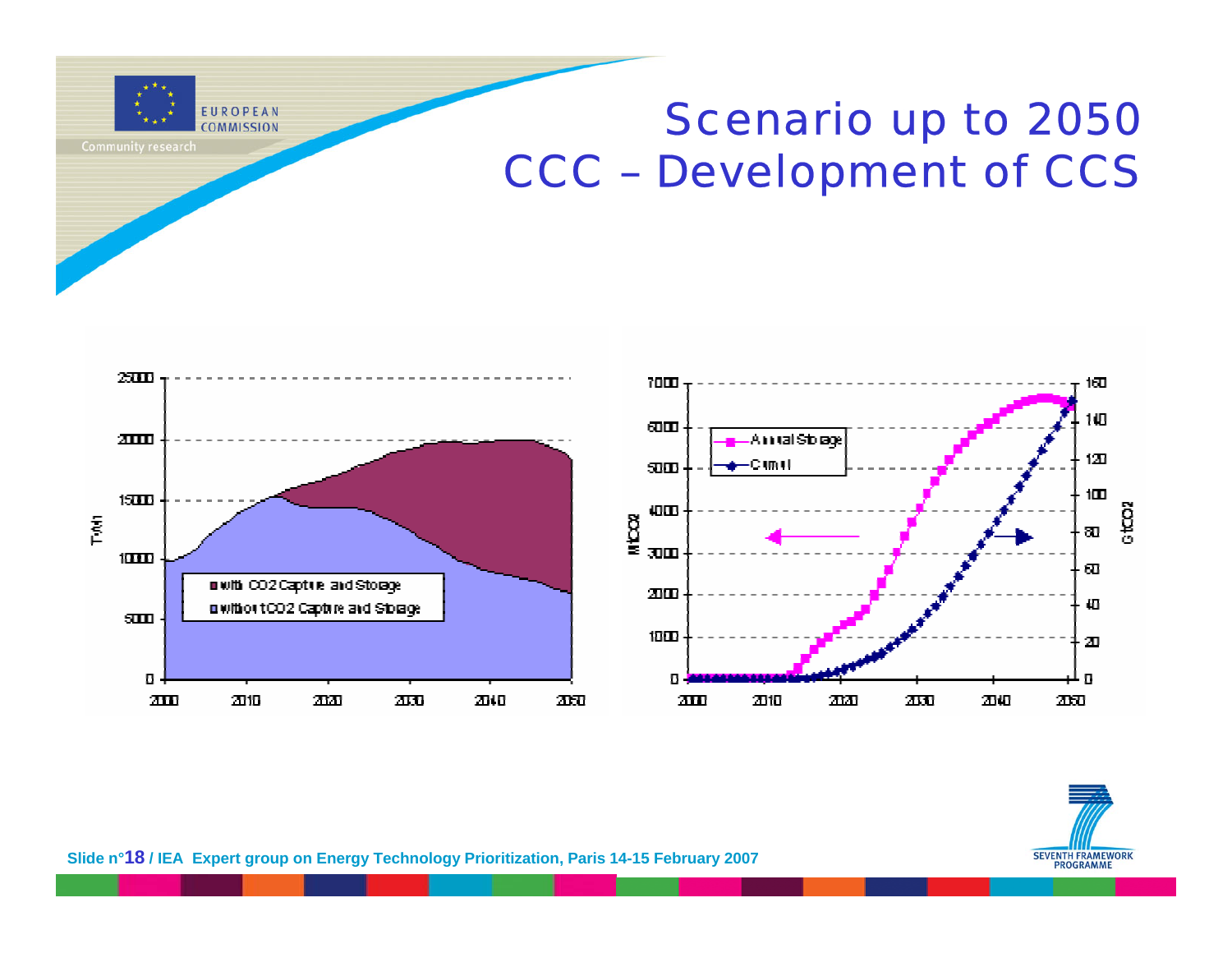

#### Scenario up to 2050 CCC – Development of RES



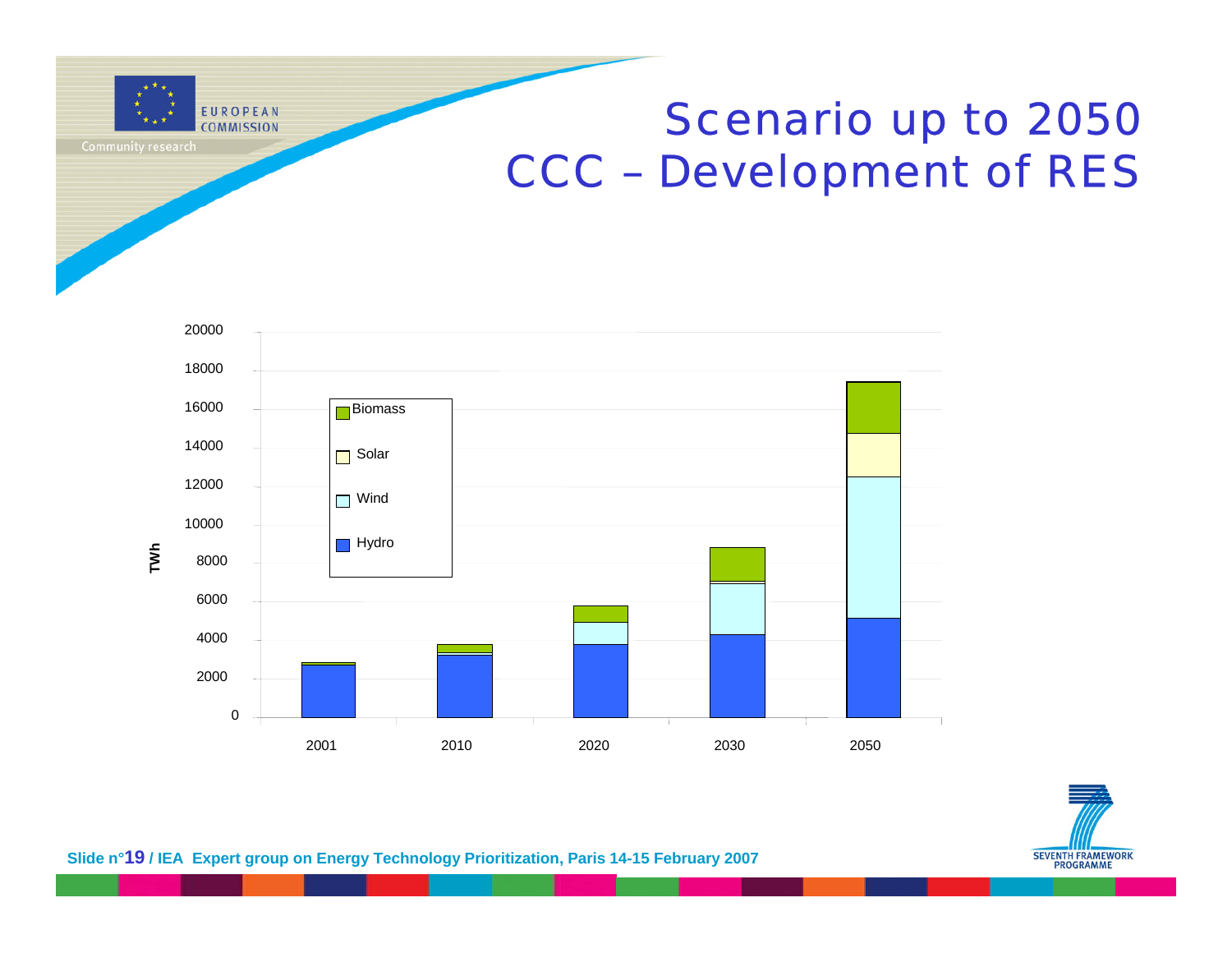

#### Very long-term issues Ageing population

**PROGRAMME** 



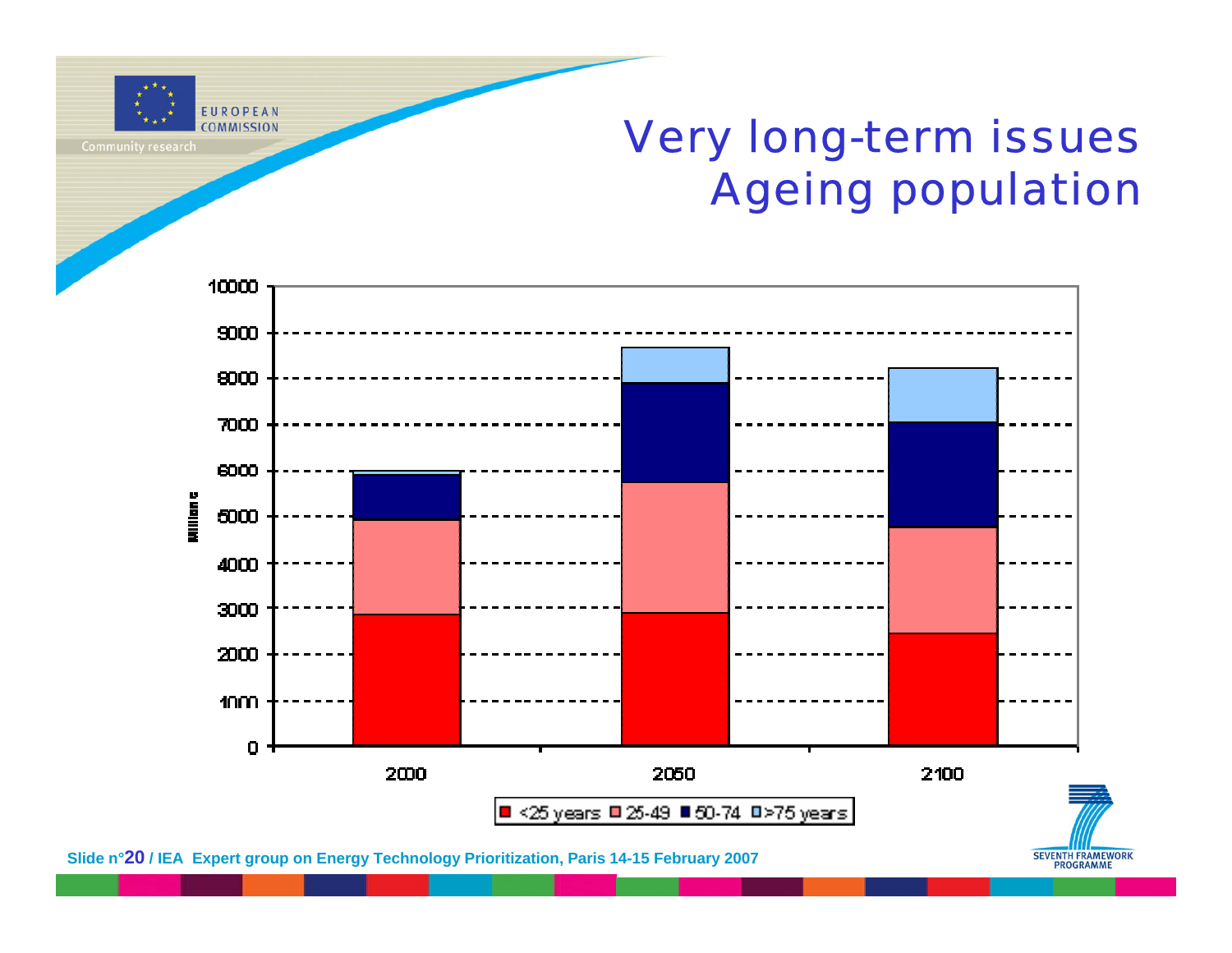

#### Very long-term issues **Transport**

**PROGRAMME** 



**Slide n°21 / IEA Expert group on Energy Technology Prioritization, Paris 14-15 February 2007**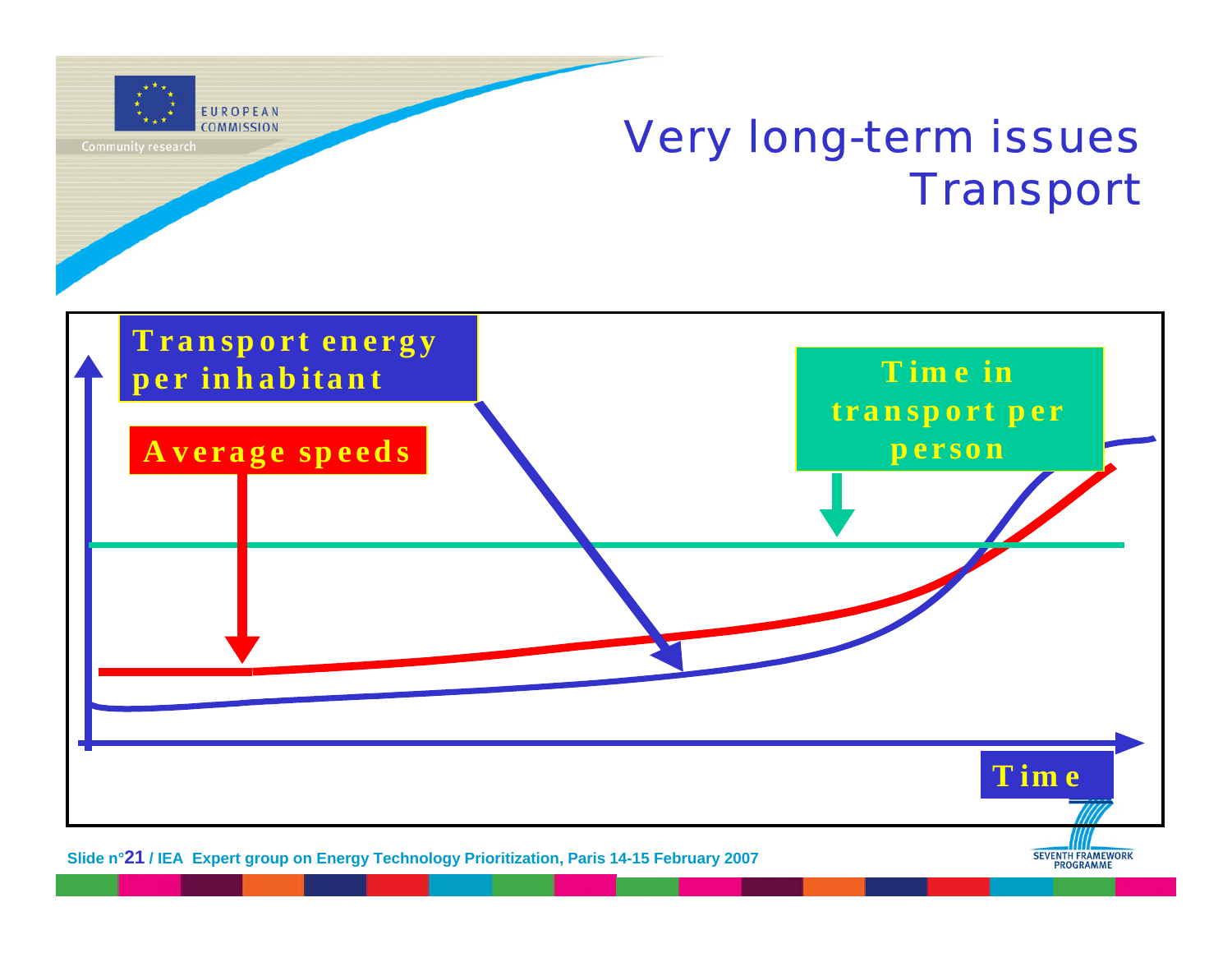

Very long-term energy Persons per household



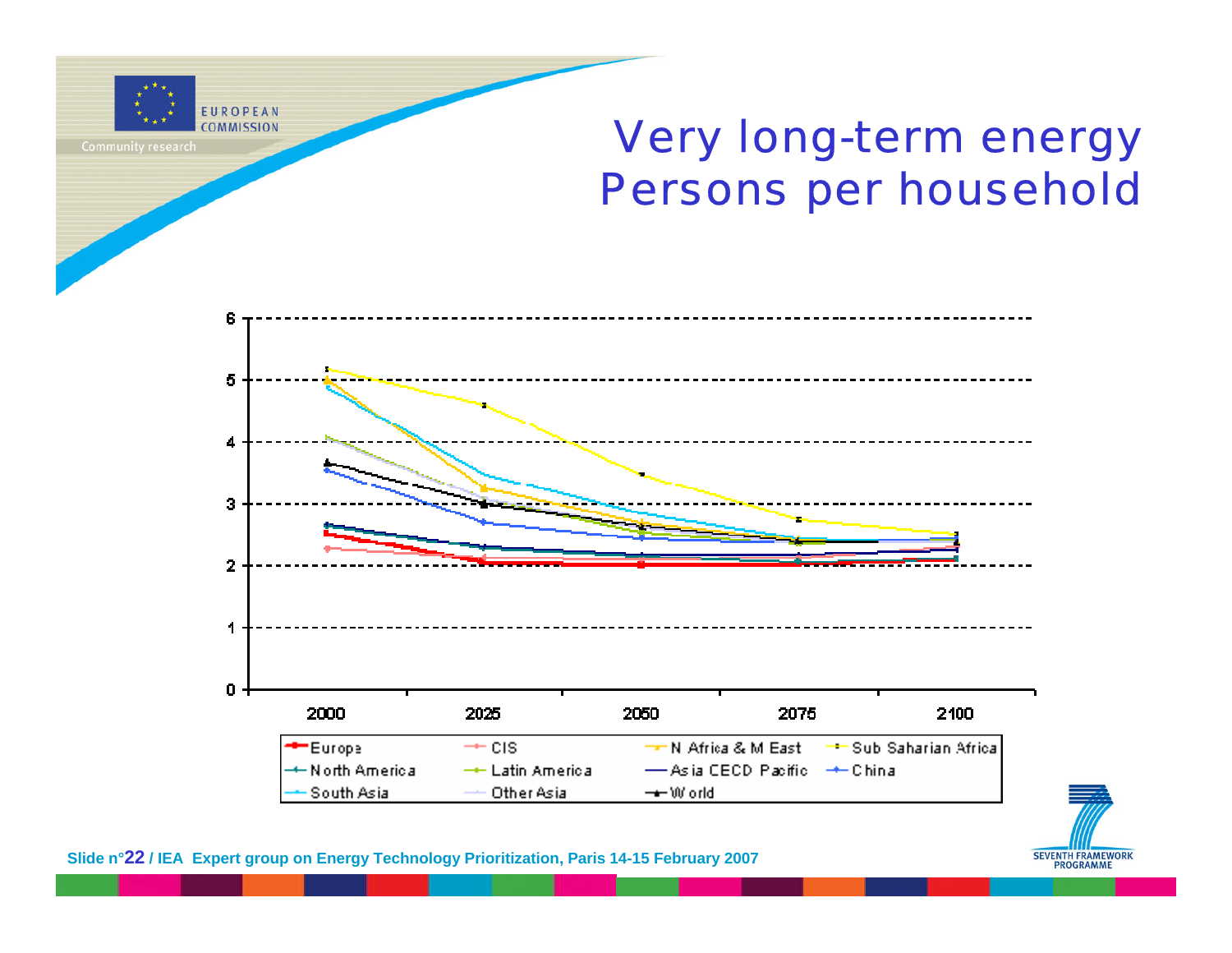

# EU Energy R&D priorities FP7 Practical aspects

**• In total, EU energy research, demonstration and dissemination account for ~€ 1 billion per year relatively well shared between nuclear and non nuclear energy research**

**• The first calls (Non-Nuclear) (FP7-ENERGY-2007-1-RTD and FP7-ENERGY-2007-2-TREN) have been published the 22 December 2006 and the deadline is the 3 May 2007 (about 280M€)** 

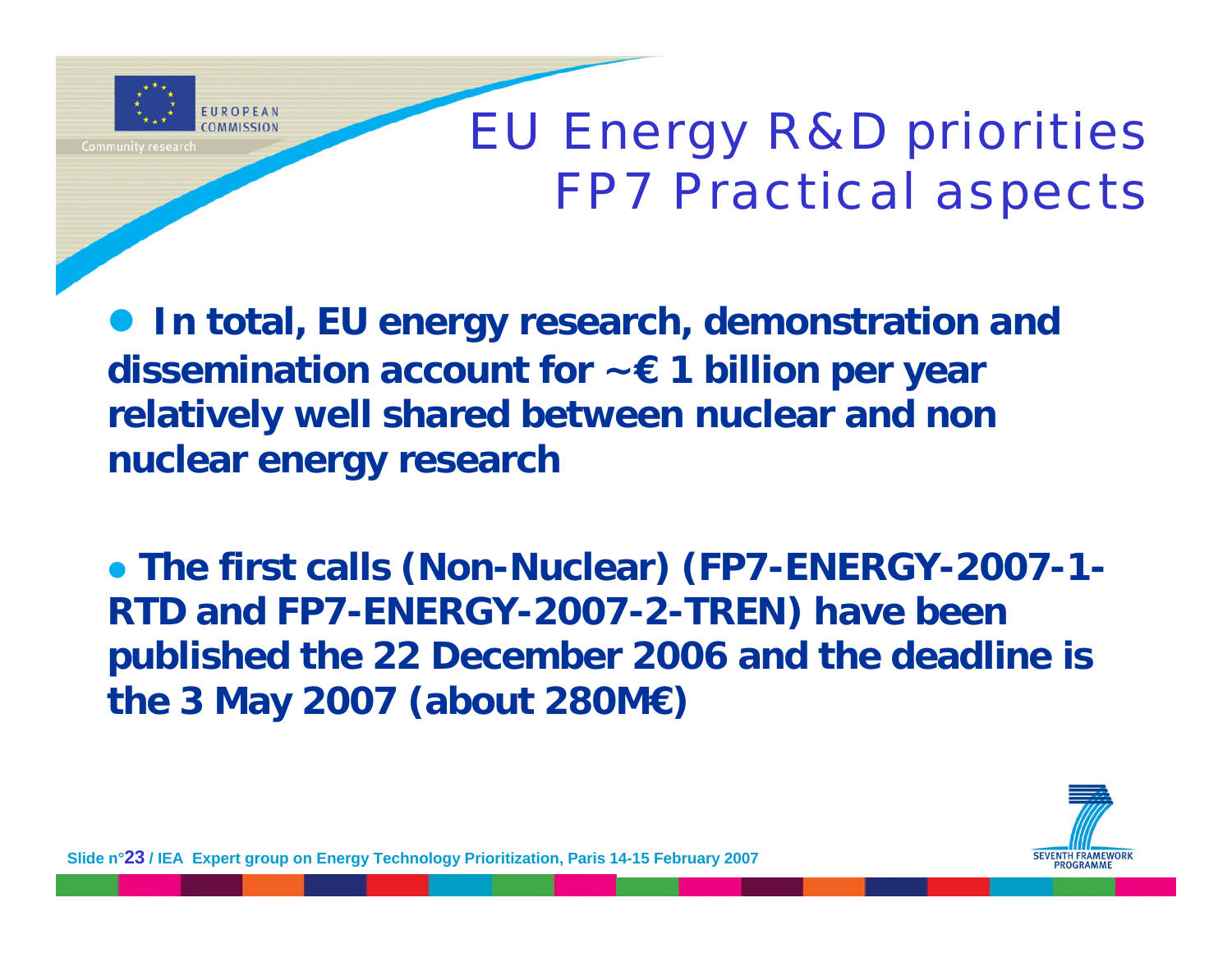

#### EU Energy R&D priorities Energy Theme

**Hydrogen and fuel cells**

**CO2 capture and storage technologies for zero emission power generation**

**Renewableelectricity generation**

**Clean coal technologies**

**Renewable fuel production** **Smart energy networks**

**Renewables for heating and cooling**

**Energy savings and energy efficiency**

**Knowledge for energy policy making**



**Slide n°24 / IEA Expert group on Energy Technology Prioritization, Paris 14-15 February 2007**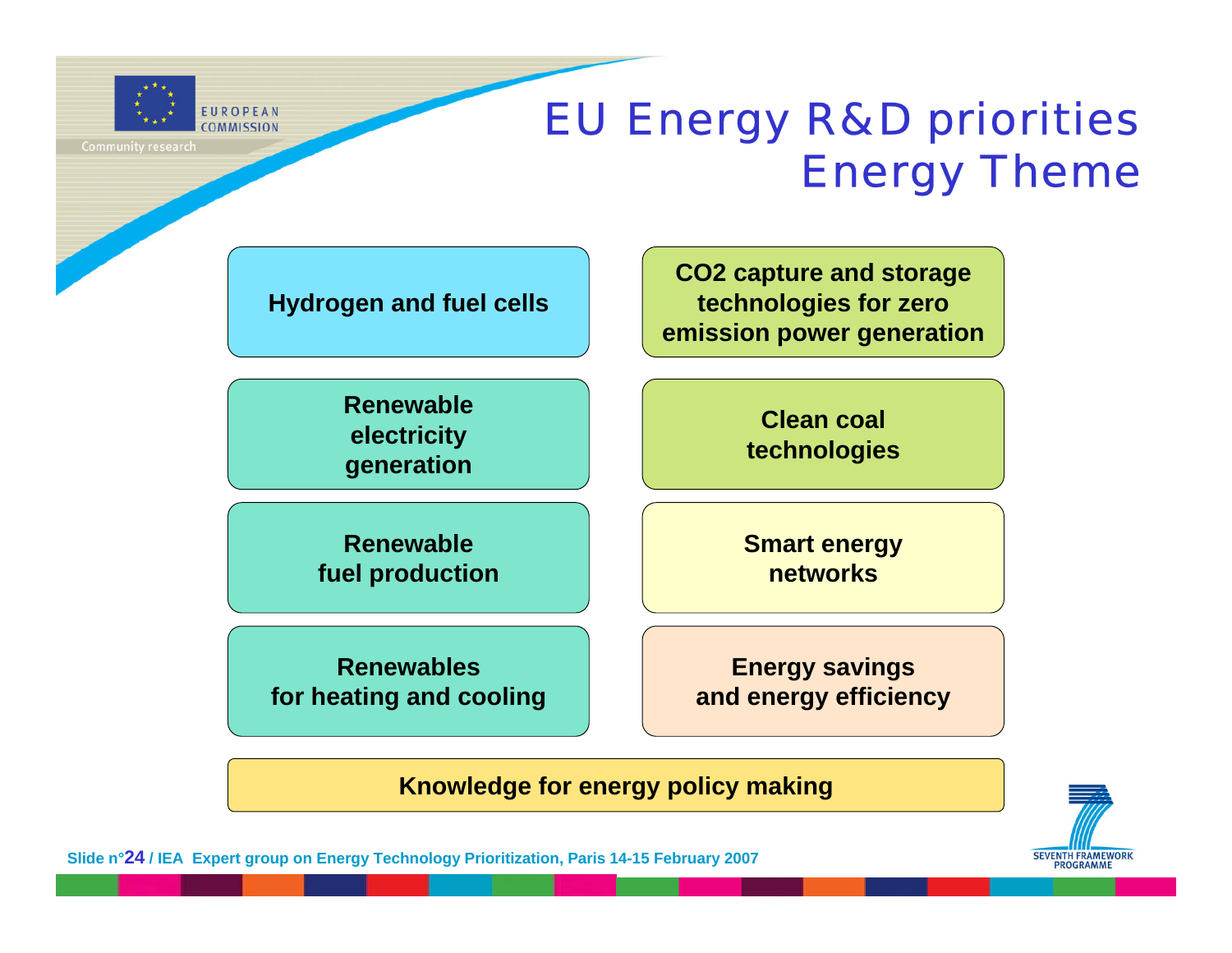

#### EU Energy R&D priorities Euratom: Nuclear energy

#### $\bullet$ **Fission**

- Management of radioactive waste
- Reactor systems
- Radiation protection
- Support for and access to research infrastructures
- Human resources and training including mobility

#### **• Fusior**

- The realisation of ITER
- R&D in preparation of ITER operation
- Technology activities in preparation of DEMO
- R&D activities for the longer term
- Human resources, education and training
- Infrastructures
- Responding to emerging and unforeseen policy needs

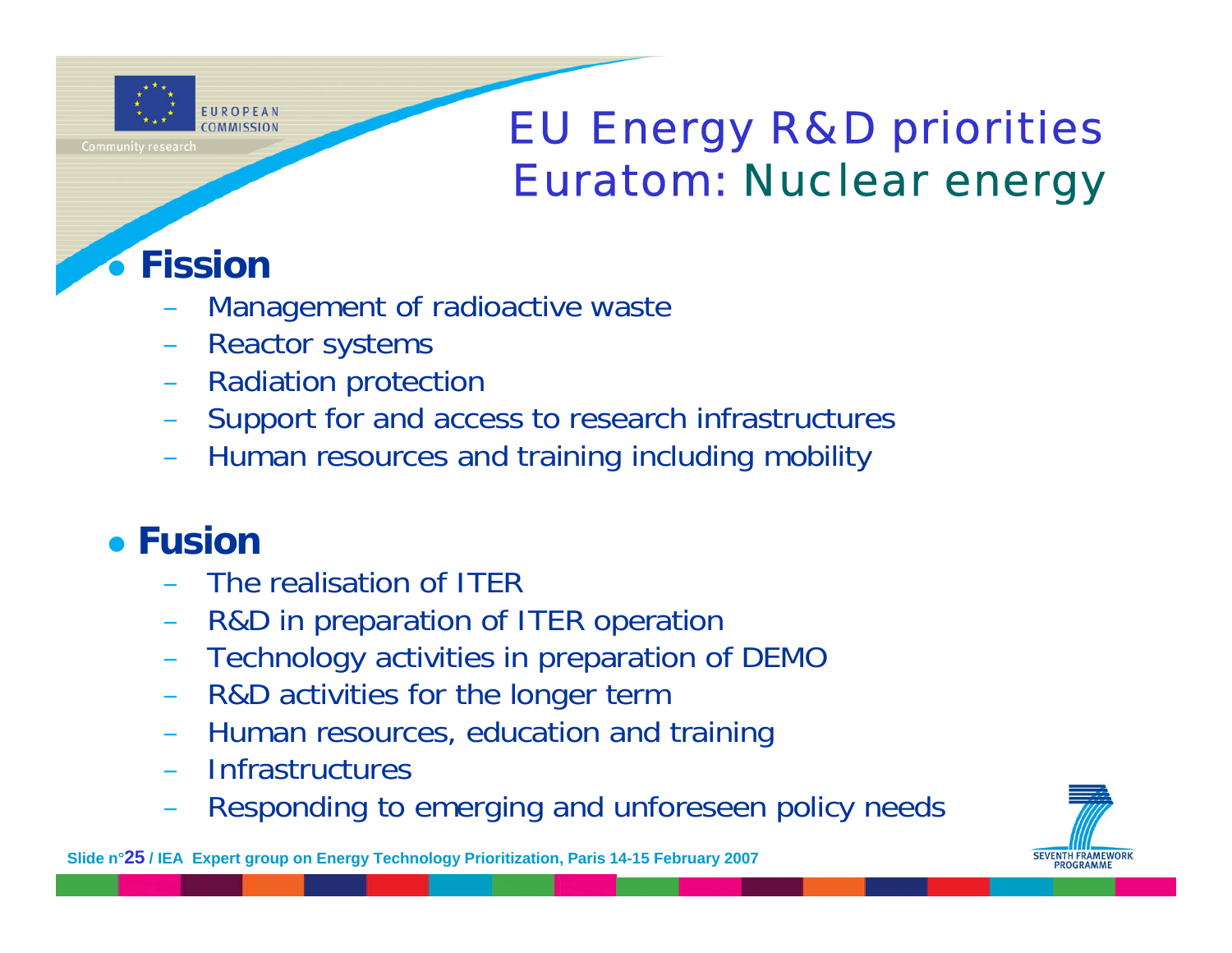

 $\bullet$ 

#### EU Strategic Energy Technology SET-Plan

#### '**Business as usual' is not an option**

- Current trends and their projections show that we are not doing enough, by 2030
	- CO2 5% increase in the EU and 55% globally
	- SES from 50% to 65% dependence

#### $\bullet$ **Structural weaknesses in the energy innovation system**

- Long lead times
- Locked-in infrastructure investment
- Market failure ('Stern Report')
- Dominant actors and network connection challenges
- Scattered and un-coordinated market incentives (e.g. innovation programmes)
- Reduction of Energy research funds (OCDE Report «halved since the 80's»)
- Scattered, fragmented and sub-critical capacities
- Strong international competition and weak cooperation

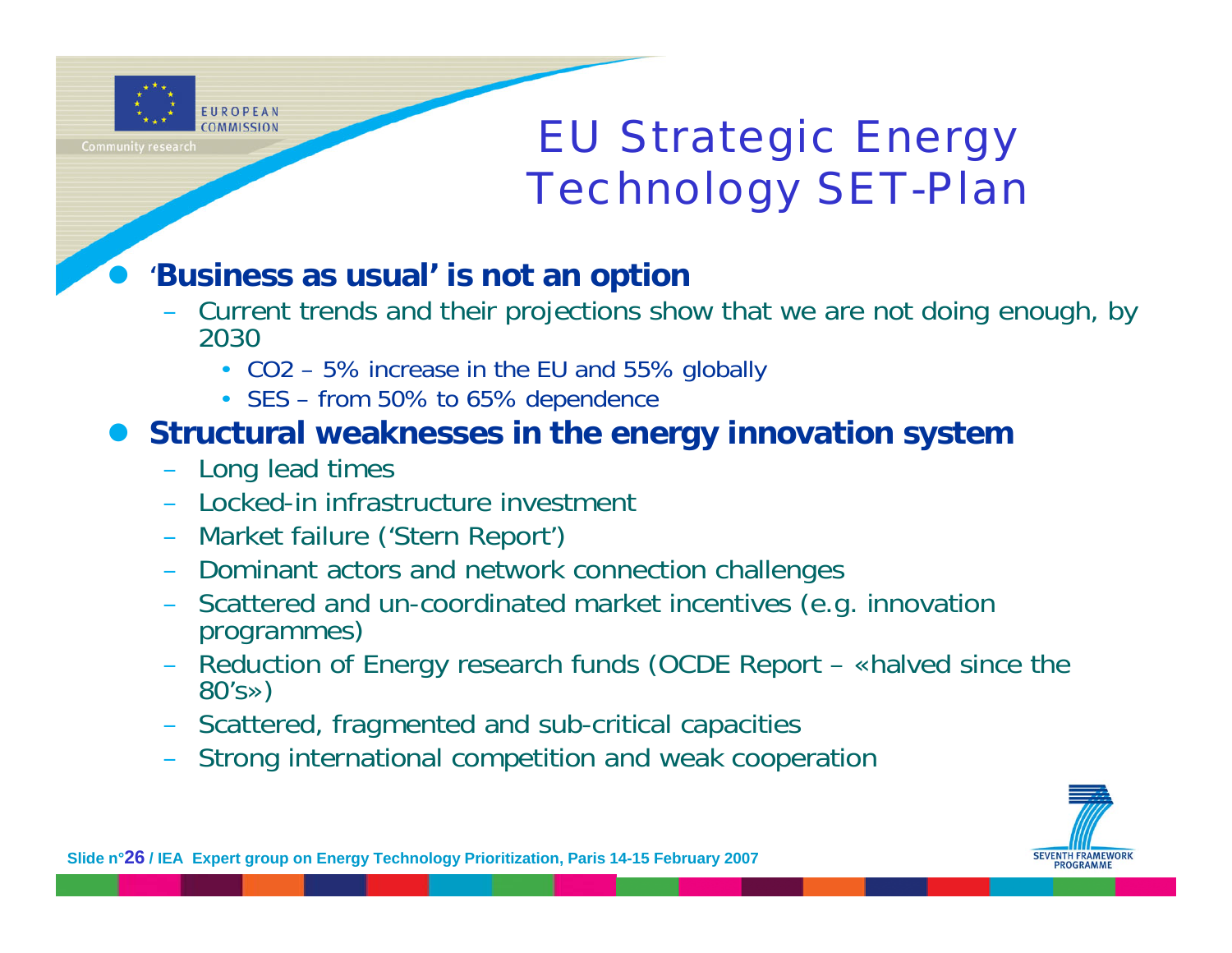

### EU Strategic Energy Technology SET-Plan

- • **Essence of SET-Plan: matching technologies with instruments and proposing the optimal scale – «***different horses for different courses***»**
- **Reinforced and more coherent institutional framework**
- •**Starting point: a shared vision**
- •**Ambitious objectives but realistic resources**
- • **Strategic element: identifying technologies for which the EU needs result oriented action**
- **Result oriented actions: coalitions or partnerships; precise and measurable objectives; risk sharing; leveraging resources (new investment)**
- •**Synergies with international partners**

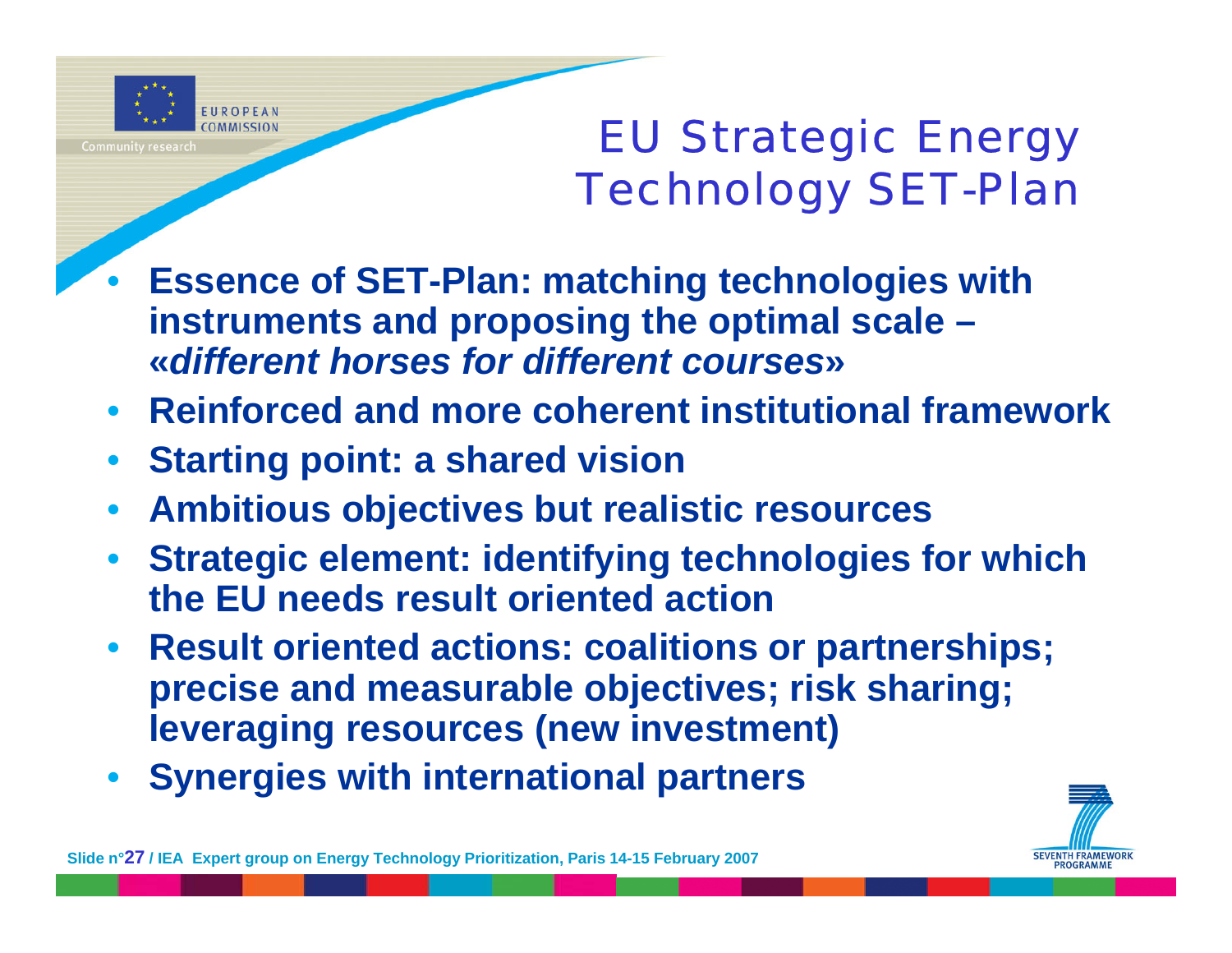

### EU Strategic Energy Technology SET-Plan

#### **Priorities of such targeted actions could e.g. include:**

- • More **energy efficient** buildings, appliances, equipment, industrial processes and transport systems
- $\bullet$  Developing biofuels, in particular **second generation biofuels**, to become fully competitive alternatives to hydrocarbons
- $\bullet$  Getting large scale **offshore wind** competitive within the short term and paving the way towards a competitive European offshore super-grid
- •Getting **photovoltaic** electricity competitive to harness solar energy
- • Using fuel cell and **hydrogen** technologies to exploit their benefits in decentralised generation and transport
- $\bullet$  **Sustainable coal and gas technologies**, particularly carbon capture and storage
- • The EU should maintain its technological lead in **fourth generation fission nuclear reactors and future fusion technology** to boost the competitiveness, safety and security of nuclear electricity, as well as reduce the level of waste



**Slide n°28 / IEA Expert group on Energy Technology Prioritization, Paris 14-15 February 2007**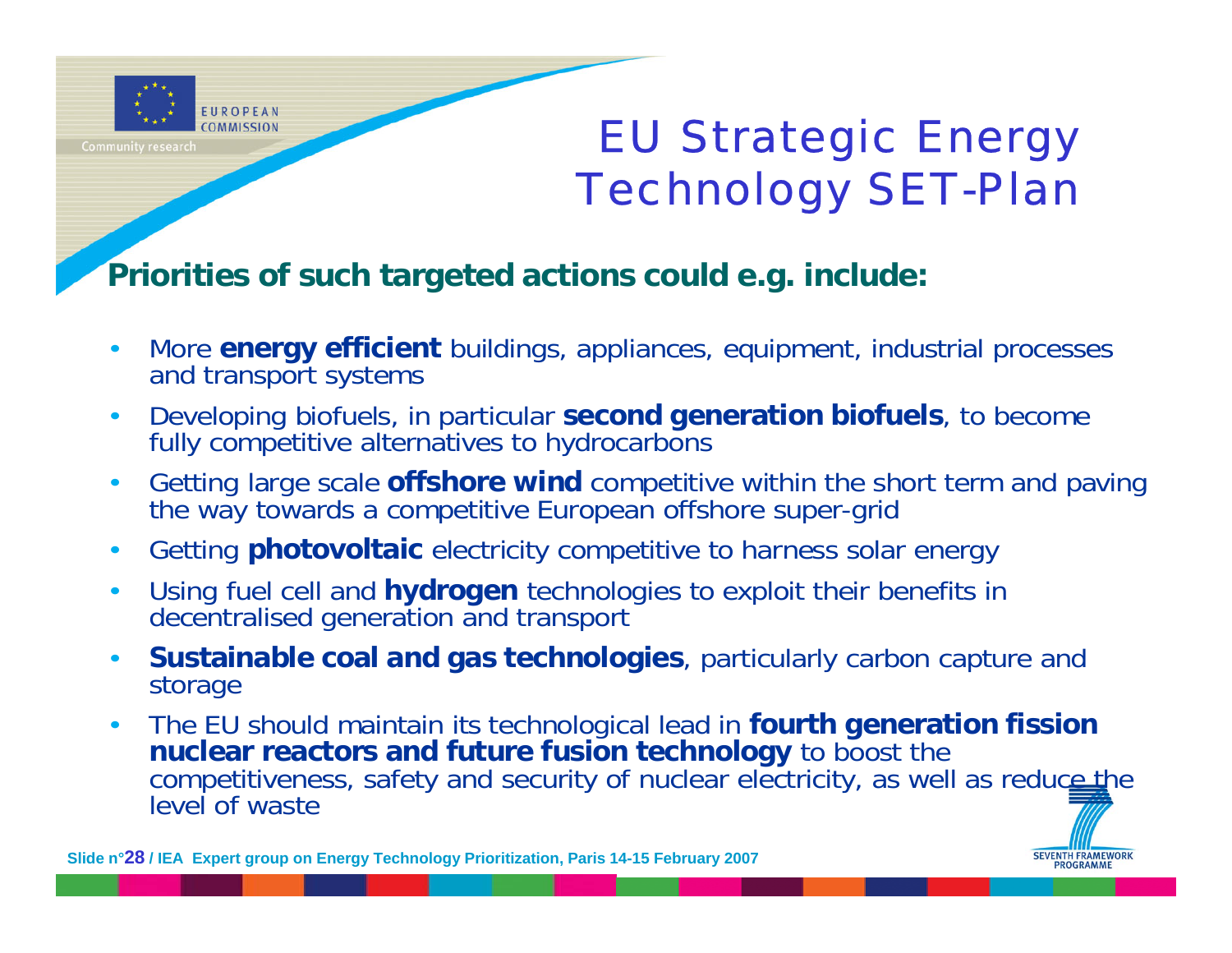

### SET-Plan / CALENDAR

- • **Consultation phase (Spring 2007)**
	- Public consultation through the web
	- Consultation with experts groups Hearings with Technology Platforms, and specific workshops
- • **Analysis (Spring and Summer 2007)**
	- Technology and capacities map
	- SWOT analysis of the energy innovation system
	- Criteria to define the optimal type and level of action
	- $\mathcal{L}_{\mathcal{A}}$ – Impact assessment

**Slide n°29 / IEA Expert group on Energy Technology Prioritization, Paris 14-15 February 2007**

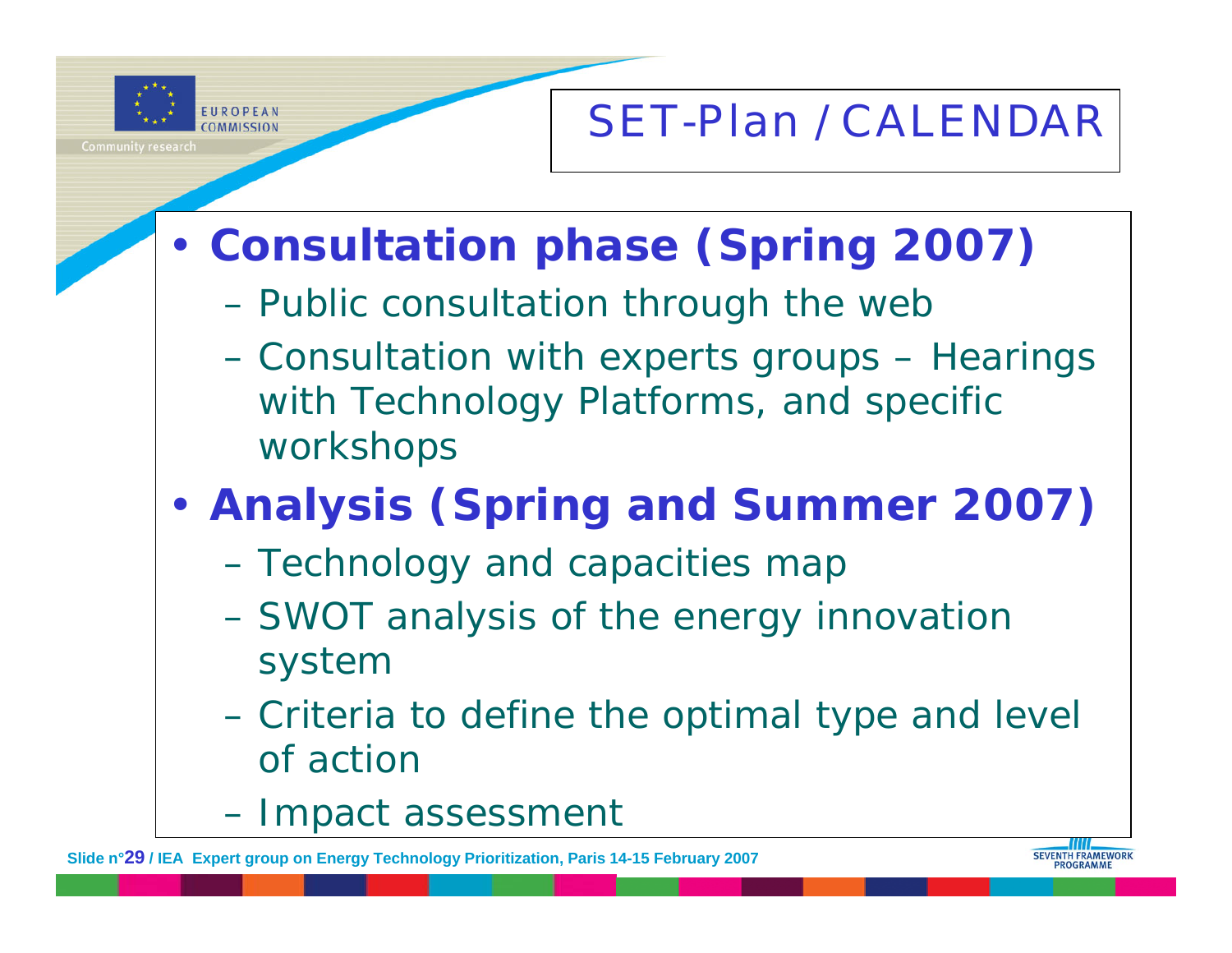

# Drafting SET-Plan (Autumn 2007**)**

- **Possible elements for developing SET-Plan:**
	- A European visior
	- Specific result-oriented actions and generic actions
	- Strengthened and more coherent institutional framework
	- Financing and investing
	- International cooperatior
	- $\mathcal{L}_{\mathcal{A}}$ Monitoring and review system for SET-Plan
- **SET-Plan Communication (November 2007)**
- $\bullet$  **Endorsement by the European Council (Spring 2008)**
- •**Implementation (2008-onwards)**

**Slide n°30 / IEA Expert group on Energy Technology Prioritization, Paris 14-15 February 2007**

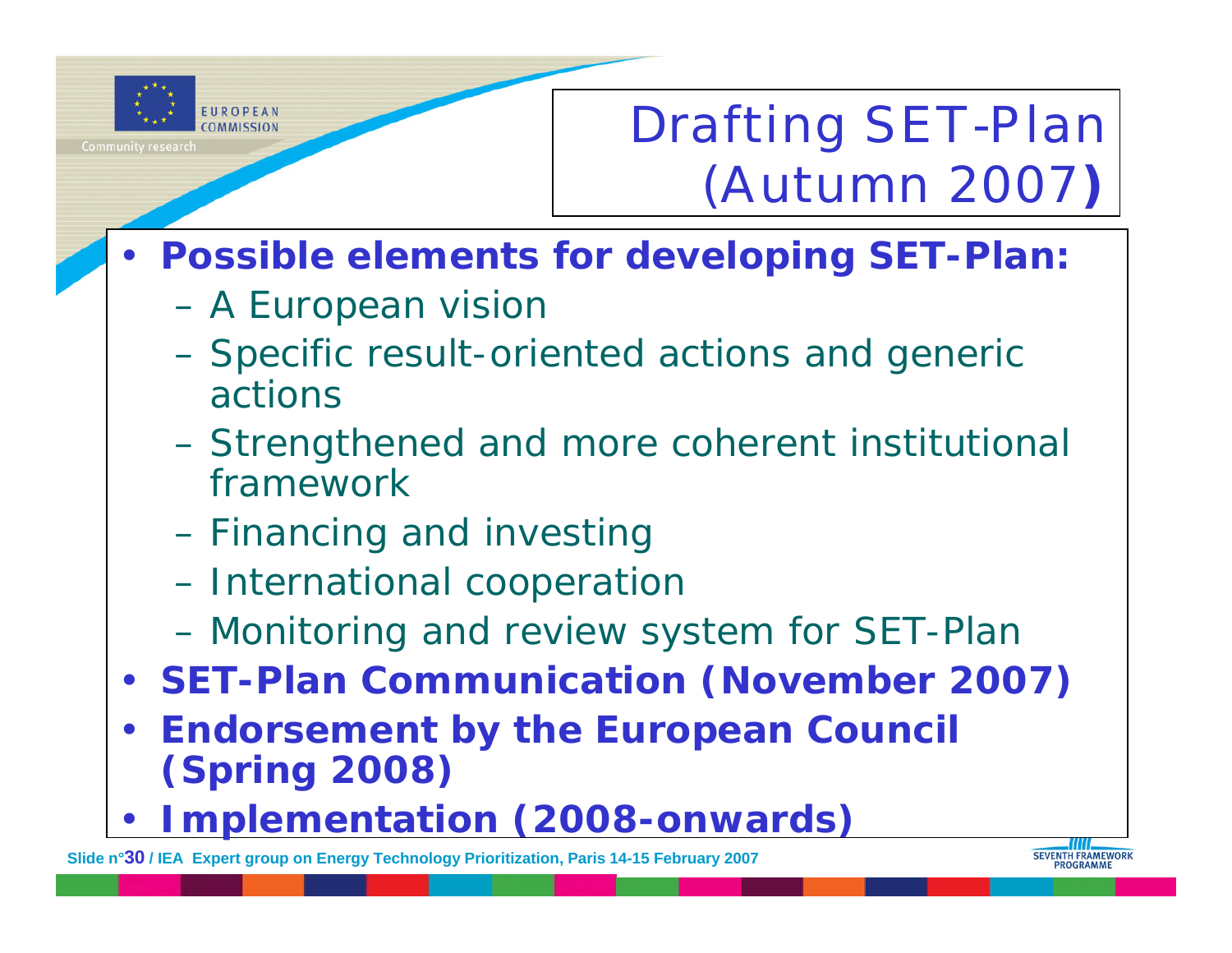

# Conclusions

- $\bullet$  **Doubling of energy demand and greenhouse gas emissions by 2030**
- $\bullet$ **Fossil fuels** <sup>≅</sup> **80-90 % of supply in the next 25 years**
- $\bullet$ **Rising prices of oil and gas**
- $\bullet$  **Questions about nuclear for both the short (fission) and longterm (fusion)**
- $\bullet$ **Role of sustainable coal (« clean » and CCS)**
- $\bullet$ **Modesty and ambition on renewables**
- $\bullet$ **More and more electricity**

¾ **Energy technology and energy efficiency: vital role to play (SET-Plan)**